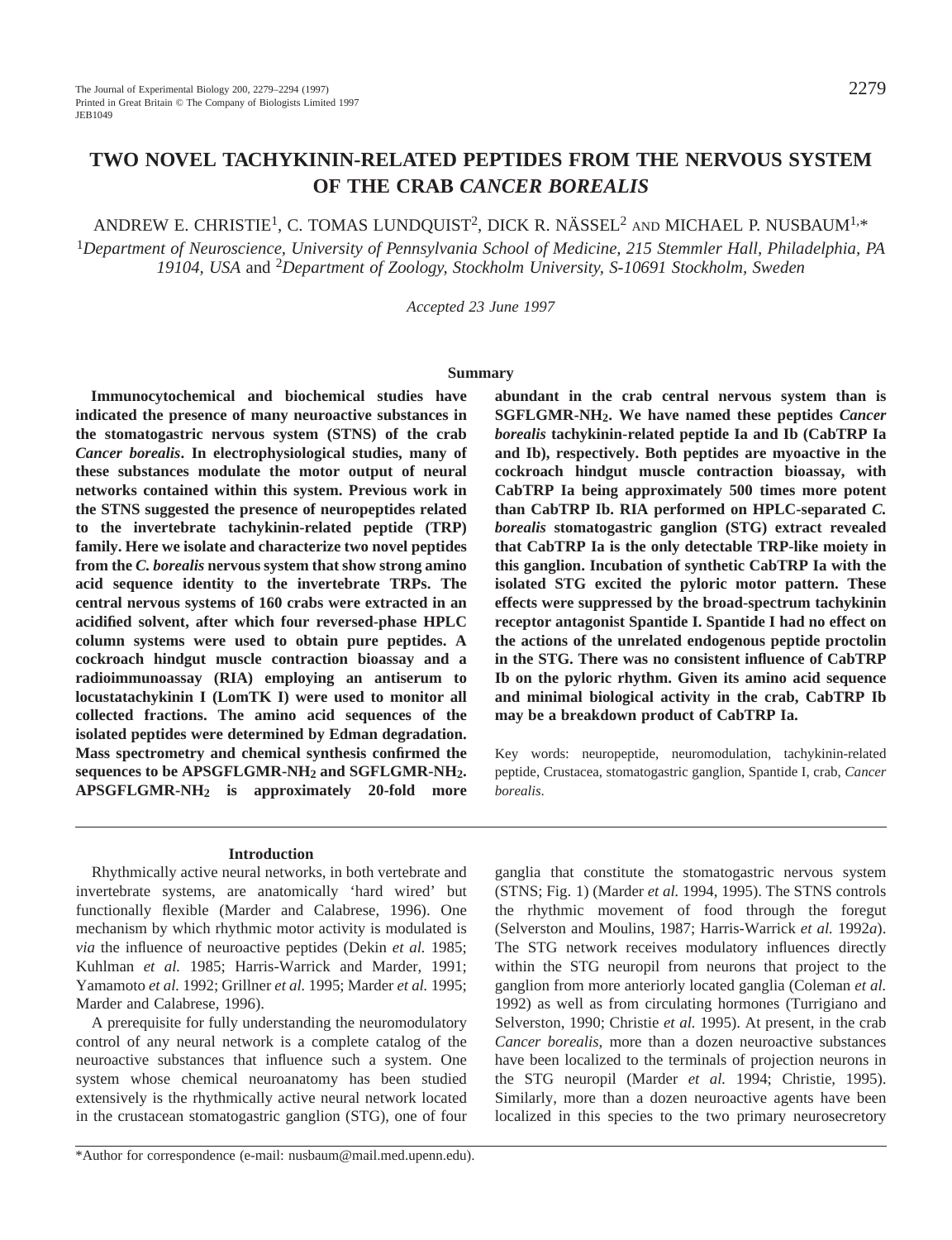structures, namely the pericardial organs and the sinus glands (Christie *et al.* 1995). These neuroactive substances include small molecule transmitters and peptides. When superfused separately onto the isolated STNS, many of these substances elicit distinct pyloric motor patterns from the STG (Harris-Warrick *et al.* 1992*b*; Marder and Weimann, 1992; Weimann *et al.* 1993; Weimann and Marder, 1994).

Over the past decade, members of a peptide family that share a conserved carboxy (C)-terminal sequence, -F*X*1G*X*2R-NH2, have been isolated from invertebrates (Schoofs *et al.* 1990*a*,*b*; Clottens *et al.* 1993; Ikeda *et al.* 1993; Lundquist *et al.* 1994; Muren and Nässel, 1996*b*, 1997). These peptides are hypothesized to be an ancient subgroup of the tachykinin peptide superfamily (Erspamer, 1981; Maggio, 1988; Schoofs *et al.* 1990*a*; Nachman *et al.* 1990). This is because single base pair substitutions in the predicted codons of the invertebrate peptides would produce the vertebrate tachykinin substance P (Nachman *et al.* 1990). Like the vertebrate tachykinins (which exhibit the carboxy-terminal sequence -F*X*GLM-NH2), the invertebrate tachykinin-related peptides (TRPs) show broad tissue distribution and are purported to serve physiological functions similar to those of the vertebrate tachykinins. For example, in vertebrates, substance P regulates gastric and intestinal motility (Hershey *et al.* 1991; Otsuka and Yoshioka, 1993). In the cockroach *Leucophaea maderae*, the analogous series of nine native TRPs, LemTRP 1–9 (Muren and Nässel, 1996*b*, 1997), are potent regulators of hindgut muscle contraction (Muren, 1996; Muren and Nässel, 1996*b*, 1997). Similarly, in mammals, substance P regulates neurosecretion, and in locusts the TRP locustatachykinin I (LomTK I; Schoofs *et al.* 1990*a*) has been implicated in the regulation of adipokinetic hormone release (Nässel *et al.* 1995*b*).

In vertebrates, tachykinins act as neuromodulators throughout the CNS and peripheral nervous system (PNS) (Hershey *et al.* 1991; Otsuka and Yoshioka, 1993). In invertebrates, anatomical and biochemical studies suggest that TRPs may also serve neuromodulatory roles (Goldberg *et al.* 1988; Lundquist *et al.* 1994; Christie *et al.* 1995, 1997; Muren *et al.* 1995; Nässel *et al.* 1995*a*,*b*; Muren and Nässel, 1996*b*, 1997). Direct physiological demonstration of this function in invertebrate systems is, however, limited.

One invertebrate system where neuromodulation by TRPs has been demonstrated is the STNS of the crab *Cancer borealis* (Blitz *et al.* 1995). Here, superfusion of the locust TRPs LomTK I and II excites the pyloric rhythm in the isolated STG. However, this excitation is not as robust as that resulting from superfusion of comparable levels of other neuropeptides that have been identified in this system (e.g. Marder *et al.* 1986; Nusbaum and Marder, 1988, 1989; Weimann *et al.* 1993). It therefore appeared likely that the native crab TRPs were structurally similar but not identical to the LomTKs.

In the present paper, we purify and characterize *Cancer borealis* tachykinin-related peptide Ia and Ib (CabTRP Ia and Ib) using methodology developed for the isolation of TRPs from insect tissue (Muren, 1996; Muren and Nässel, 1996*a*). We show that these peptides are indeed similar but not identical in amino acid sequence to the previously isolated invertebrate TRPs. CabTRP Ia and Ib have identical amino acid sequences, with the exception that CabTRP Ib is truncated by two amino acids at the amino terminus. Moreover, we show that CabTRP Ia modulates the motor output of the pyloric network and that this modulation is suppressed by a broadspectrum vertebrate tachykinin receptor antagonist. Some of this work has appeared previously in abstract form (Christie *et al.* 1996).

#### **Materials and methods**

*Animals*

#### *Cancer borealis*

Crabs, *Cancer borealis* Stimpson, were purchased from Commercial Lobster Company (Boston, Massachusetts, USA) and the Marine Biological Laboratory (Woods Hole, Massachusetts, USA). Animals were maintained in recirculating artificial seawater aquaria at 10–12 °C and fed frozen squid biweekly. Adult male animals (*N*=189) were used in this study. All animals were cold-anesthetized by packing in ice for approximately 45min prior to dissection.

#### *Leucophaea maderae*

Cockroaches*, Leucophaea maderae* Fabricius*,* were from a colony maintained at Stockholm University (Stockholm, Sweden). Animals were raised at 25 °C with a 16 h:8 h light:dark cycle and were fed dog chow and water *ad libitum*. Adult animals (*N*=50) of both genders were used in this study. Cockroaches were cold-anesthetized by placing on ice for approximately 30min prior to dissection.

#### *Solutions and reagents*

Crab physiological saline had the following composition (in mmol l<sup>-1</sup>): NaCl, 440; MgCl<sub>2</sub>, 26; CaCl<sub>2</sub>, 13; KCl, 11; Trizma base, 10; maleic acid, 5; pH 7.4–7.6. Insect physiological saline had the following composition (in mmol $l^{-1}$ ): NaCl, 154; glucose, 22; Hepes, 12; KCl, 2.7; CaCl2, 1.8; pH 6.8. For the isolation of tachykinin-related peptides (TRPs) from crab central nervous system (CNS), tissue extraction was performed using an acidified extraction mixture (Bennett's solution) described in Bennett *et al.* (1981): 1 % NaCl (w/v), 5 % formic acid (v/v), 1% trifluoroacetic acid (TFA) (v/v) in  $1 \text{ mol} l^{-1}$ aqueous HCl. For the determination of TRP isoforms in the stomatogastric ganglion (STG), tissue extraction was performed using methanol:water:acetic acid (90:9:1).

*Cancer borealis* tachykinin-related peptides Ia and Ib (CabTRP Ia and Ib) were synthesized at the Cancer Research Center, University of Pennsylvania School of Medicine (Philadelphia, Pennsylvania, USA). Locustatachykinin I (LomTK I), proctolin and Spantide I were obtained from Peninsula Laboratories (Belmont, California, USA). 125Ilabeled N-terminally extended  $(3 \times$  glycine) callitachykinin II ([125I]3GlyCavTK II) was produced by Ferring (Malmö, Sweden). All HPLC solvents were filtered (0.45 µm; Millipore,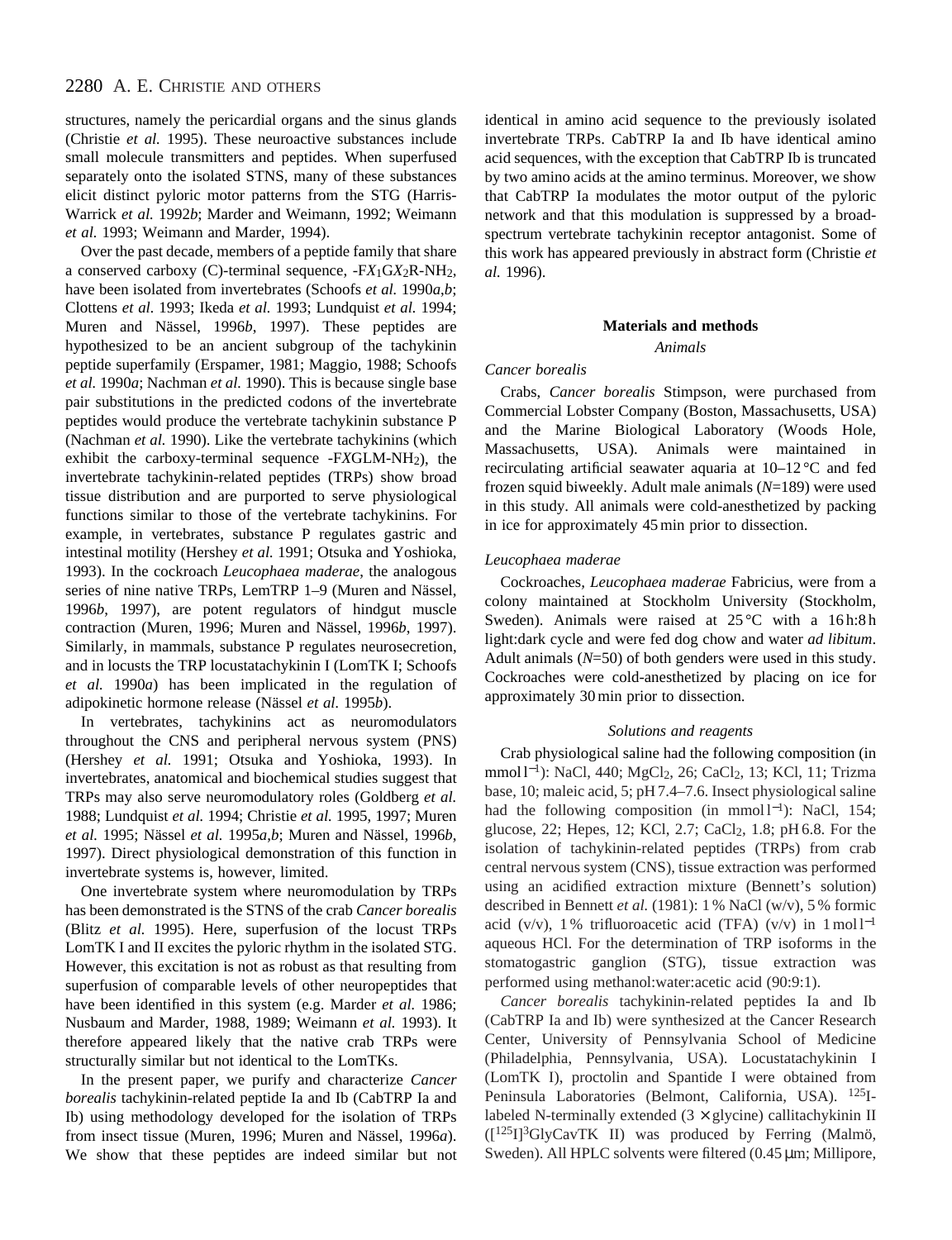Bedford, Massachusetts, USA) and dissolved in HPLC-grade water (Milli-Q Plus 185; Millipore) containing 0.1 % TFA as ion-pairing agent (spectroscopy grade; Merck, Darmstadt, Germany). Acetonitrile (MeCN) was chromatography grade (Merck). HPLC solutions were degassed with helium prior to and during all chromatography steps.

### *Tissue extraction and prepurification*

For the isolation of TRPs from *C. borealis*, neural tissue [including the fused thoracic ganglia, the supraoesophageal ganglion, the paired commissural ganglia (CoGs), the single oesophageal ganglion (OG) and the eyestalks] was rapidly dissected in chilled physiological saline and flash-frozen in liquid nitrogen. Frozen tissue was stored at temperatures colder than −70 °C until all tissue was collected. This tissue (approximately 45 g in total) was split into two roughly equal samples. Each sample was homogenized for approximately 1min in 200ml of Bennett's solution, using a Polytron homogenizer (Kinematica AG, Littau, Switzerland) running at full speed. The resulting homogenates were sonicated for several minutes using a Vibra cell sonication system (Sonics and Materials Inc., Danbury, Connecticut, USA). After sonication, the homogenates were centrifuged at  $10000g$  for 30min at 5 °C using a Beckman J-21C centrifuge (Beckman Instruments Inc., Palo Alto, California, USA). The resulting supernatant was collected and stored on ice while the pellets were resuspended in an additional 200ml of Bennett's solution and re-extracted using the same homogenization, sonication and centrifugation protocol. The supernatant resulting from the reextraction of the pellets was pooled with that obtained from the original extraction. Crude tissue extract was prepurified using Sep-Pak Vac 20cc C18 cartridges (eight cartridges used in total; Waters Chromatography Division, Millipore Corp., Milford, Massachusetts, USA) that had been activated with 50ml of 100 % MeCN followed by 50ml of 100 % water. Each cartridge was equilibrated with 50ml of water containing 0.1 % TFA. Following equilibration, approximately 100ml of extract was applied to each cartridge and the cartridges were subsequently washed with approximately 12ml of 10% MeCN containing 0.1 % TFA. Following this wash, each cartridge was eluted with approximately 15ml of 40 % MeCN containing 0.1 % TFA.

# *Reversed-phase high-performance liquid chromatography*

Reversed-phase high-performance liquid chromatography (HPLC) was performed on a Waters HPLC equipped with a model 600E controller and a model 486 ultraviolet detector (set at 214 nm). Separation of peptides was carried out as described in Muren and Nässel (1996*b*) on a series of four separate column systems, as outlined below.

### *Delta-Pak C18 (RCM, 25 mm*×*100 mm, 30 nm, 15* µ*m; Waters)*

In the first step, the prepurified extract was diluted to a concentration of 10 % MeCN containing 0.1 % TFA (final volume approximately 480ml). The diluted extract was subsequently loaded onto the Delta-Pak C18 column, and 10 %

MeCN containing 0.1 % TFA was then pumped over the column for 1min, followed by a linear gradient to 40 % MeCN containing  $0.1\%$  TFA for  $110 \text{ min}$   $(0.27\% \text{ min}^{-1})$ . Immediately following this linear gradient, the column was run in isocratic mode (40 % MeCN containing 0.1 % TFA) for 7min and then switched to a linear gradient to 80 % MeCN containing 0.1 % TFA for the next 10min (4 % min<sup>−</sup>1). The flow rate from the column was set at  $7.5 \text{ ml min}^{-1}$  with fractions collected automatically during the first 120min of the run. For analysis of each fraction, 1 % was used in the bioassay and in the radioimmunoassay (0.5 % in each assay; see below). Fractions that contained bioactivity and/or immunoreactivity were lyophilized (Speed-Vac vacuum concentrator: Savant, Farmingdale, New York, USA) and subsequently reconstituted in 1ml of 10 % MeCN containing 0.1 % TFA for processing on the second column system.

### *Vydac Diphenyl (219TP54, 4.6 mm*×*250 mm, 30 nm, 5* µ*m; The Separations Group, Hesperia, California, USA)*

Processing on the second column system included elution with 10 % MeCN for 5min and then a linear gradient to 30 % MeCN over 40min (0.5 % min<sup>−</sup>1), followed by isocratic conditions at 30 % MeCN for 5min. The flow rate was set at 1mlmin−<sup>1</sup> with fractions collected automatically every minute. Fractions were tested as above, and bioactive and/or immunoreactive fractions were dried using the Speed-Vac concentrator.

# *Supelcosil C8 (LC-8-D8, 4.6 mm*×*150 mm, 10 nm, 3* µ*m; Supelco, Bellfonte, Pennsylvania, USA)*

The operating conditions for the third column system used in our study were 10 % MeCN containing 0.1 % TFA during the first minute after injection of the sample (reconstituted in 1 ml of 10 % MeCN containing 0.1 % TFA) and then a linear gradient to 40 % MeCN containing 0.1 % TFA over 60 min (0.5 % min<sup>−</sup>1). The flow rate was set at 1 ml min−<sup>1</sup> and detected peaks were collected manually. As with the first two column systems, fractions were assayed for both bioactivity and immunoreactivity. Positive fractions were dried and then reconstituted in 1 ml of 15 % MeCN with 0.1 % TFA. Reconstituted fractions were directly subjected to the fourth and final column system.

# *Partisil C18 (ODS 3, 4.6 mm*×*250 mm, 5* µ*m; Fisons Scientific Equipment, Leicestershire, UK)*

Operating conditions for the final column system used in this study were isocratic mode for 2min with 15 % MeCN containing 0.1 % TFA followed by a linear gradient to 35 % MeCN containing TFA run over 40min (0.5 % min<sup>−</sup>1). The flow rate was set at  $1 \text{ ml min}^{-1}$  and, as with the previous column system, peaks were collected manually. This column yielded satisfactorily pure peptides for mass determination and amino acid sequence analysis.

### *Bioassay and radioimmunoassay*

To follow TRPs during our isolation procedure (see above),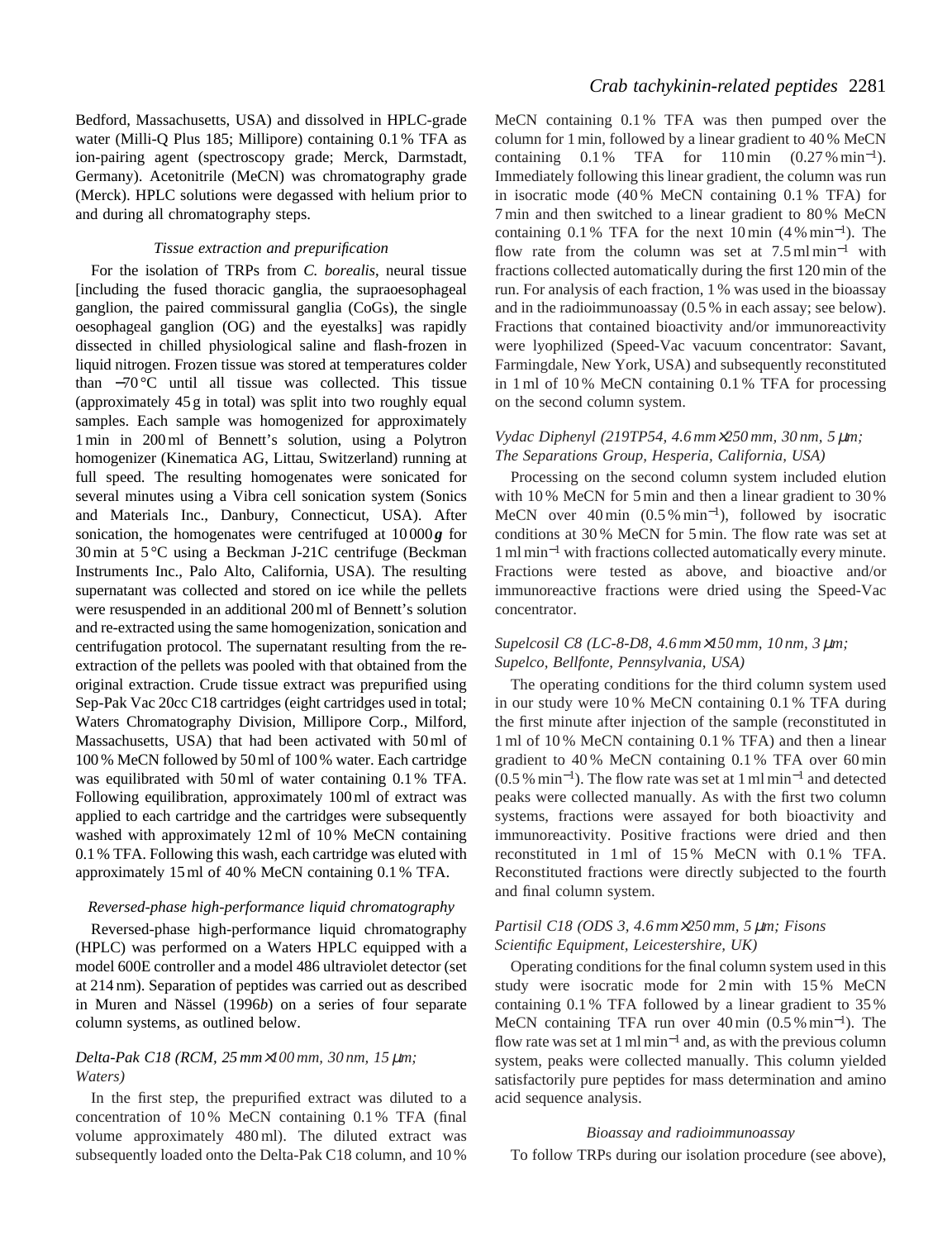we monitored both the bioactivity and the immunoreactivity present in each HPLC fraction. Between 0.5 % and 2 % of each fraction was drawn off for each type of analysis. We monitored bioactivity using the cockroach *L. maderae* hindgut muscle contraction bioassay. This assay is described in detail elsewhere (Holman *et al.* 1991) and has been successfully employed for the detection TRPs during their isolation from insect tissue (Schoofs *et al.* 1990*a*,*b*; Lundquist *et al.* 1994; Muren and Nässel, 1996*b*, 1997). In brief, the hindgut was dissected from the cockroach and suspended in a 5ml glass chamber (filled with insect saline). The posterior end of the gut was affixed *via* a cotton thread loop to the chamber and the anterior end was attached to the lever arm of an isotonic tension transducer (Kent Scientific Corp., Litchfield, Connecticut, USA). Lyophilized HPLC fraction samples were reconstituted in 500 µl of insect saline and added to the saline present in the glass chamber for 1min. During this time, the tonus of the hindgut as well as the frequency and amplitude of spontaneous hindgut contractions were recorded *via* either a Servogor 120 pen recorder (Goerz, Neudorf, Austria) or an EasyGraf TA 240 thermal printer (Gould, Valley View, Ohio, USA). After incubation with the reconstituted fraction sample for 1min, the chamber was flushed with fresh saline and the gut was allowed to recover for at least 1min before application of another fraction sample. This bioassay was also used to determine the relative bioactivities of synthetic CabTRP Ia and Ib.

To monitor TRP-like immunoreactivity in each HPLC fraction, a radioimmunoassay utilizing a LomTK I antiserum and  $[125]$ <sup>3</sup>GlyCavTK II as a tracer was employed. This assay is described in detail in Muren and Nässel (1996*a*) and has been successfully used to monitor TRPs during their isolation from cockroach tissue (Muren and Nässel, 1996*b*, 1997). Here, the amount of TRP-like activity in each HPLC fraction sample was determined by comparison with serially diluted (1.2–300 fmol) synthetic LomTK I. This radioimmunoassay was also used to determine the relative cross-reactivities of synthetic CabTRP Ia and Ib with the LomTK I antiserum and for the determination of the TRP-like moieties present in the stomatogastric ganglion.

# *Mass spectrometry, amino acid sequence determination and peptide synthesis*

The molecular mass of isolated peptides was determined by matrix-assisted laser desorption ionization mass spectrometry (MALDI-MS) using a Kompact MALDI II system (Kratos, Manchester, UK) at the Department of Medical and Physiological Chemistry, Uppsala University (Uppsala, Sweden). Samples of each isolated peptide (5×10−<sup>12</sup> to 10<sup>−</sup>11mol) were reconstituted in 5ml of 10 % MeCN containing 0.1 % TFA and applied together with an equal amount of α-cyano-4-hydroxycinnamic acid as a matrix. All spectra were externally calibrated. The amino acid sequence of isolated peptides was determined using an Applied Biosystems model 477A gas-phase protein sequencer equipped with an online model 120A analyzer for the identification of phenylthiohydantoin (PTH)-derivatized amino acids. This

analysis was also carried out at the Department of Medical and Physiological Chemistry, Uppsala University.

Synthetic CabTRP Ia and Ib were produced with an Applied Biosystems model 433A synthesizer using the standard F-moc procedures (Atherton *et al.* 1978) at the Cancer Research Center of the University of Pennsylvania School of Medicine. Crude peptides were purified by reversed-phase HPLC on a C18 column using a 5 % to 90 % MeCN gradient containing 0.1 % TFA. The purity of the synthetic peptide was assessed by HPLC and confirmed using MALDI-MS.

### *Distribution of CabTRP isoforms in the crab stomatogastric ganglion*

To determine the distribution of CabTRP isoforms in the crab STG, tissue (both complete STNSs and individual STGs) was dissected and stored as described above for the isolation of peptides. Tissue pools were homogenized by hand for several minutes in 1.5ml of methanol:water:acetic acid (90:9:1) using a glass homogenizer. The resulting homogenates were sonicated for 1min using a Vibra cell sonication system. After sonication, the homogenates were centrifuged at 10 000 *g* for 30min at 5 °C and the resulting supernatant was collected and stored on ice. The resulting pellets were resuspended in an additional 1.5ml of extraction medium, re-extracted as just described and the supernatants obtained were pooled with the initial supernatant. Crude tissue extract was prepurified using Sep-Pak C18 cartridges (50ml) activated and equilibrated as described above. After equilibration, tissue extract was applied to each cartridge, and the cartridges were subsequently washed with approximately 6ml of 15 % MeCN containing 0.1 % TFA. Following this wash, each cartridge was eluted with 6ml of 35 % MeCN containing 0.1 % TFA. The 35 % eluate from both the STNS extract and the STG extract was similarly dried using a Speed-Vac vacuum concentrator.

Dried extract was reconstituted with 1ml of 15 % MeCN containing 0.1 % TFA. The STNS extract, which was used to determine the retention time of CabTRP Ia and Ib in a complex tissue extract, was spiked with 10<sup>−</sup>9mol each of synthetic CabTRP Ia and Ib. Each of the reconstituted extracts was subjected to reversed-phase HPLC using the Vydac Dyphenyl column described above with the following operating conditions: 15 % MeCN containing 0.1 % TFA for 2min, followed by a linear gradient to 35 % MeCN containing 0.1 % TFA for 40min  $(0.5\% \text{ min}^{-1})$  at a flow rate of 1mlmin<sup>-1</sup>. Fractions of HPLC eluate were collected automatically at 1min intervals and dried as above. The TRP-like immunoreactivity present in each fraction was subsequently measured using the LomTK I RIA described earlier.

#### *Immunocytochemistry*

A series of preabsortion controls was carried out to confirm that the tachykinin-like (substance-P- and locustatachykininlike) immunoreactivity previously reported in the crab STNS (Fig. 1; Goldberg *et al.* 1988; Blitz *et al.* 1995) could be blocked by CabTRP Ia. This immunocytochemistry was performed using techniques modified from those of Beltz and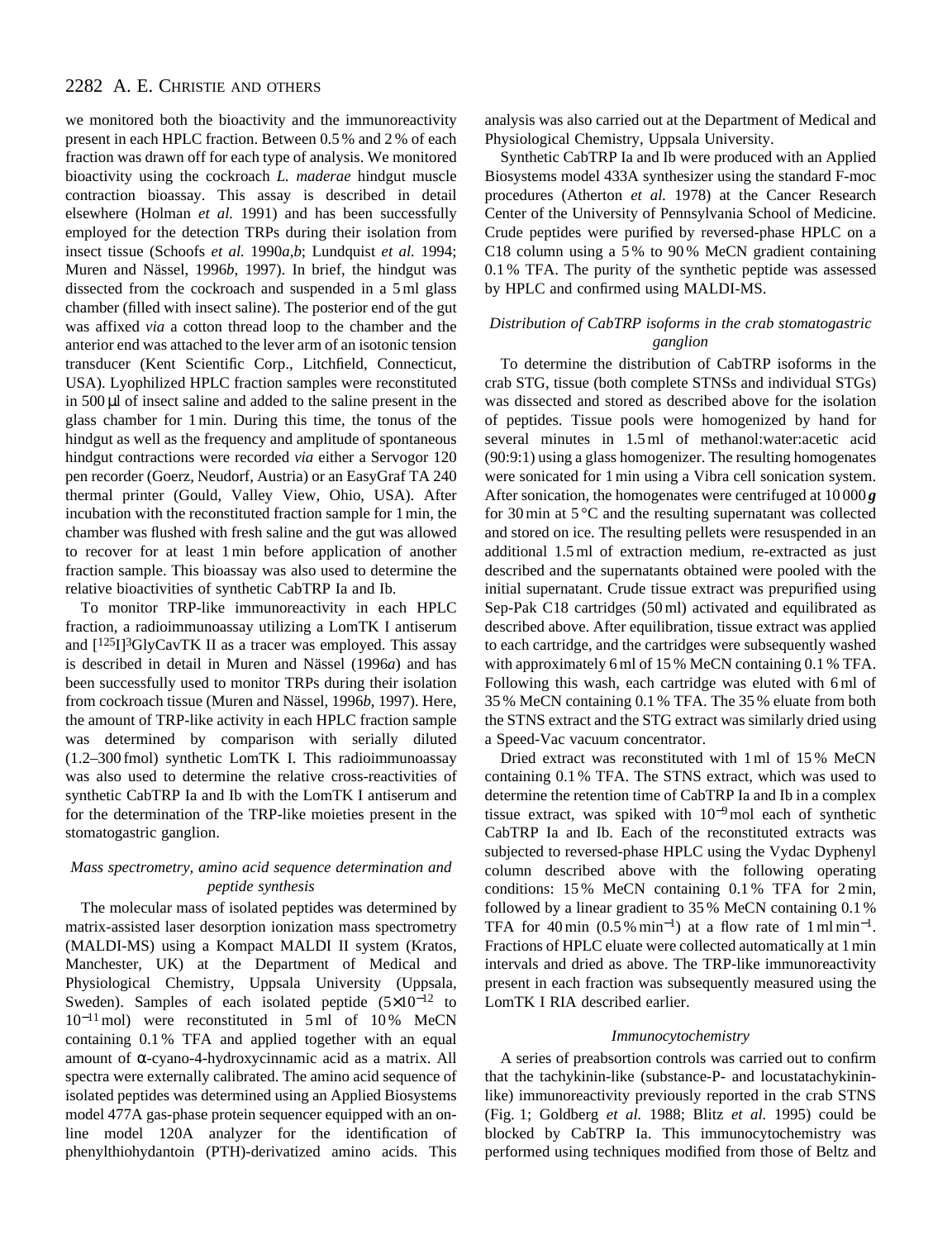Kravitz (1983), as described in Blitz *et al.* (1995). In brief, antisubstance P (clone NC1/34: Accurate Chemical and Scientific Corp., Westbury, New York, USA) or anti-locustatachykinin I (Nässel, 1993; Blitz *et al.* 1995) antibody was preincubated with CabTRP Ia peptide for 2h at room temperature prior to application to the STNS. Whole mounts were viewed and photographed using either a Leica DMRB fluorescence microscope equipped with an Orthomat E camera system or a Leica TCS laser scanning confocal microscope equipped with a krypton/argon mixed-gas laser and standard filter cubes.

### *Electrophysiology*

Electrophysiological experiments on the crab stomatogastric nervous system were performed using standard techniques (Blitz *et al.* 1995; Bartos and Nusbaum, 1997). Briefly, the STNS was pinned down in a silicone polymer (Sylgard 184; Dow-Corning)-lined Petri dish. The STNS consists of four interconnected ganglia plus their peripheral nerves (Fig. 1). These ganglia include the STG (containing approximately 25 neurons; Kilman and Marder, 1996), the OG (containing approximately 14 neurons) and the paired CoGs (each containing approximately 500 neurons; V. L. Kilman and E. Marder, unpublished observations). To facilitate access of



Fig. 1. Schematic representation of the stomatogastric nervous system (STNS) of the crab, including the distribution of substance-P/locustatachykinin-like immunoreactivity in neuronal structures of the STNS (Goldberg *et al.* 1988; Blitz *et al.* 1995). Tachykinin-like immunoreactivity is present in neuronal somata in the commissural ganglia (CoGs) and oesophageal ganglion (OG) (filled circles), in neuropil in the CoGs and stomatogastric ganglion (STG) (stippling) and in fibers in several nerves (solid lines). It is also present in a large, club-shaped structure in each CoG. All tachykinin-like immunoreactivity in the STG results from arborizations of the paired projection neuron MCN1 (Christie *et al.* 1993). *coc*, circumoesophageal connective; *dgn*, dorsal gastric nerve; *ion*, inferior oesophageal nerve; *lvn*, lateral ventricular nerve; *mvn*, medial ventricular nerve; *stn*, stomatogastric nerve; *son*, superior oesophageal nerve; MCN1, modulatory commissural neuron 1.

substances to the STG neuropil, this ganglion was desheathed. Extracellular recordings of the motor nerves were accomplished by placing a Vaseline well around a section of each nerve of interest and placing one stainless-steel wire electrode in the well and a second wire electrode in the bath. In all experiments, the STG was isolated from the rest of the CNS, including the CoGs, by transecting the paired superior oesophageal nerves and inferior oesophageal nerves. The CoGs are the source of most of the modulatory inputs to the STG (Coleman *et al.* 1992). The entire preparation was superfused continuously with physiological saline  $(10-13 \degree C)$ . Peptide application was accomplished by diluting the peptide in physiological saline immediately prior to its use. A Vaseline well was built around the STG so that peptide could be applied solely to this ganglion. All peptides were applied manually using a chilled 500 µl Hamilton syringe (Hamilton Co., Reno, Nevada, USA). During all peptide applications to the STG, the remainder of the preparation was continuously superfused with physiological saline.

### *Statistical analyses and the production of figures*

Kaleidagraph (version 3.0, Abelbeck Software, Reading, Pennsylvania, USA) and SigmaStat for Windows (version 1, Jandel Scientific, San Rafael, California, USA) software programs were used for the preparation of figures and for all statistical analyses.

#### **Results**

### *Purification of tachykinin-related peptides from the crab CNS*

To begin the purification process, we applied prepurified extract of the CNS from 160 crabs to the first HPLC column system, a Delta-Pak C18 column, and eluted the applied material (see Materials and methods) to obtain the profile with the ultraviolet absorption characteristics shown in the top panel of Fig. 2A. Two sets of fractions from this initial column run had strong bioactivity (middle panel Fig. 2A), while numerous fractions showed significant immunoreactivity (bottom panel Fig. 2A). Ultimately, only one region (fractions 45–50) from this column system was shown to contain TRPs. As Fig. 2A shows, this region contained both bioactivity and immunoreactivity. The remainder of the Results section of this paper deals only with the material present in fractions 45–50, although all fractions showing bioactivity and/or immunoreactivity were processed further *via* HPLC and additional non-TRP peptides were isolated. It should be noted that the other major bioactive region shown in Fig. 2A is due to the presence of the pentapeptide proctolin (NH2-RYLPT-OH), which has been previously identified in this system (Marder *et al.* 1986). The other major immunoreactive peaks are due to several novel non-tachykinin peptides whose sequences and actions are currently being investigated.

On the second column system (Vydac Diphenyl; Fig. 2B), we separated the material from fractions 45–50 of column system no. 1 into two immunoreactive regions, fraction 25 and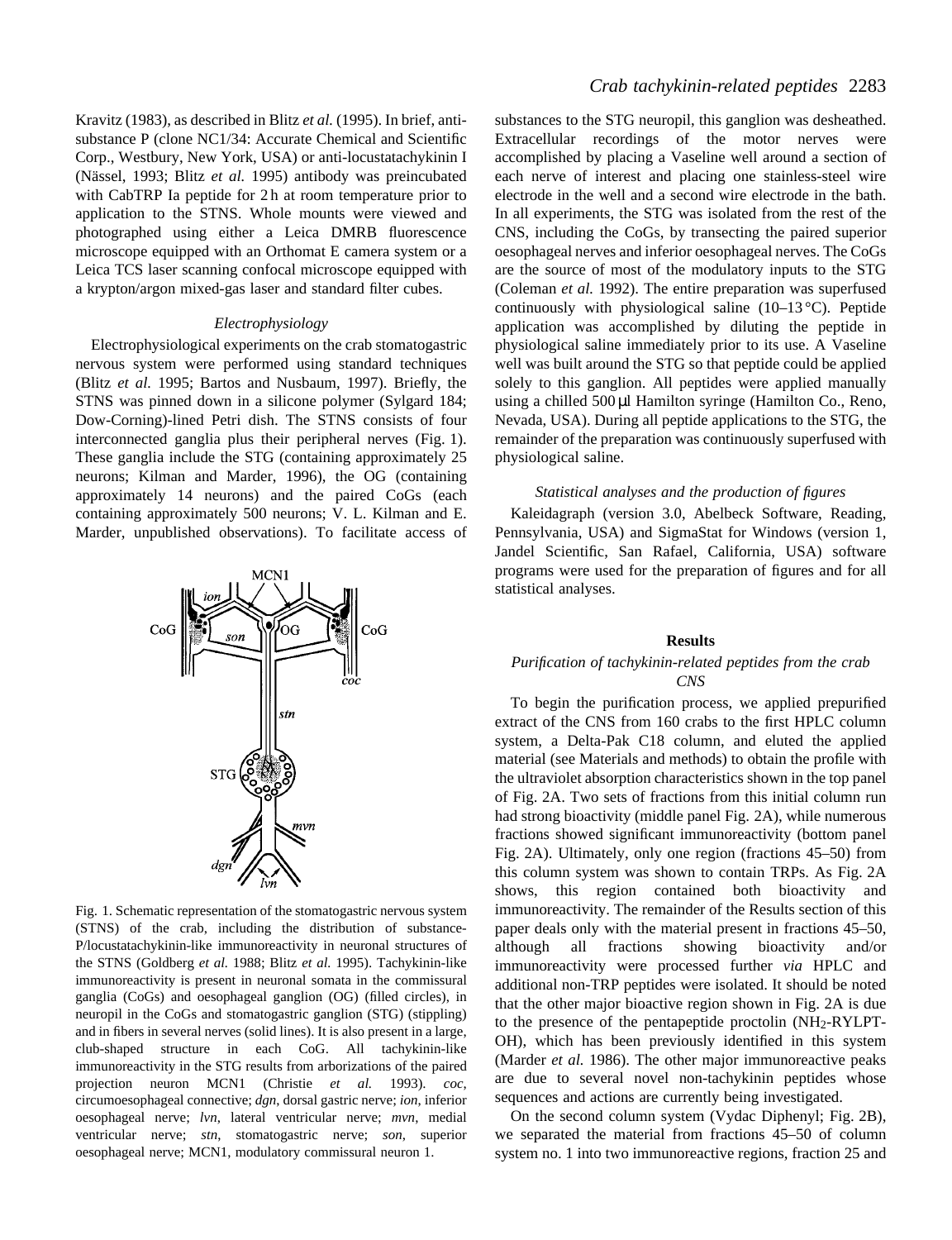tachykinin-related peptides from crab CNS: HPLC column runs 1 and 2. (A) HPLC separation of Sep-Pakprepurified CNS extract on a Delta-Pak C18 column. Top, chromatogram indicating the ultraviolet absorbance (absorbance units full scale, AUFS: 214 nm) of separated material as it eluted from this column system. Middle, bioactivity of the fractions collected from this column system as tested on the isolated hindgut of cockroach *Leucophaea maderae* (arbitrary units, AU). Two regions of high bioactivity were detected in the collected fractions. The bioactivity in the early-eluting pool was ultimately determined to be due to the pentapeptide proctolin, while the later-eluting pool contained all of the isolated tachykinin-related peptides (TRPs) reported in this paper. Bottom, immunoreactivity of the same fractions as determined



using the locustatachykinin I radioimmunoassay (fmol of locustatachykinin-like immunoreactivity, LomTK-LI). Multiple regions of LomTK-LI were detected in fractions resulting from this column run. Ultimately only fractions 45–50 were found to contain TRPs; however, all immunoreactive fractions were processed further using HPLC. (B) Fractions 45–50 from the first column system were pooled and separated on the Vydac Diphenyl column. Top, the ultraviolet chromatogram resulting from this column run. Middle, bioactivity of the fractions collected from this column run. Bottom, immunoreactivity in the same set of fractions. On this column system, the material that would ultimately be identified as *Cancer borealis* tachykinin-related peptide Ia (CabTRP Ia) was separated into fractions 28–30 and the material that would ultimately be identified as CabTRP Ib was separated into fraction 25. The pool containing CabTRP Ia (Ia; fractions 28–30) was both bioactive and immunoreactive, while the fraction containing CabTRP Ib (Ib; fraction 25) was only immunoreactive.

fractions 28–30. The latter set of fractions was also bioactive. These two regions were taken separately through the remaining two HPLC column systems (Supelcosil DB-8 C8 and Partisil ODS-3 C18; Figs 3–4; Table 1). Purification through all four HPLC column systems resulted in the isolation of two pure immunoreactive peptides, one of which was also bioactive.

The amount of each isolated peptide was estimated by peak integration and comparison with  $10^{-10}$  mol of synthetic LomTK I applied to the Partisil ODS-3 C18 column (column system no. 4). We obtained approximately  $4.4 \times 10^{-9}$  mol of LomTK-equivalents of one peptide and 1.35×10<sup>−</sup>10mol of LomTK-equivalents of the second peptide. Samples of the native peptides, representing approximately  $10^{-11}$  mol of LomTK-equivalents of each substance, were subjected to MALDI-MS to obtain the molecular mass of each species (Table 2). Additional samples of each peptide, representing approximately  $10^{-10}$  mol of LomTK-equivalents of each species, were subjected to amino acid sequence analysis using gas-phase Edman degradation. This analysis revealed that the

peptides had the amino acid sequences APSGFLGMR and SGFLGMR. All previously identified TRPs are amidated (Table 3). In comparing the predicted molecular mass of each peptide (919.1 and 753.0 respectively) with the molecular mass determined by MALDI-MS (935.1 and 767.0 respectively), our

Table 1. *Elution times of* Cancer borealis *tachykinin-related peptides during purification*

| Column                            | Retention time (min) |           |  |  |
|-----------------------------------|----------------------|-----------|--|--|
|                                   | CabTRP Ia            | CabTRP Ib |  |  |
| Waters Delta-Pak C18 <sup>*</sup> | $45 - 50$            | $45 - 50$ |  |  |
| Vydac Diphenyl*                   | $28 - 30$            | 25        |  |  |
| Supelcosil DB-8 C8 <sup>+</sup>   | 31.0                 | 29.3      |  |  |
| Partisil ODS-3 C18+               | 28.5                 | 27.9      |  |  |

\*Fractions collected automatically. †Fractions collected manually.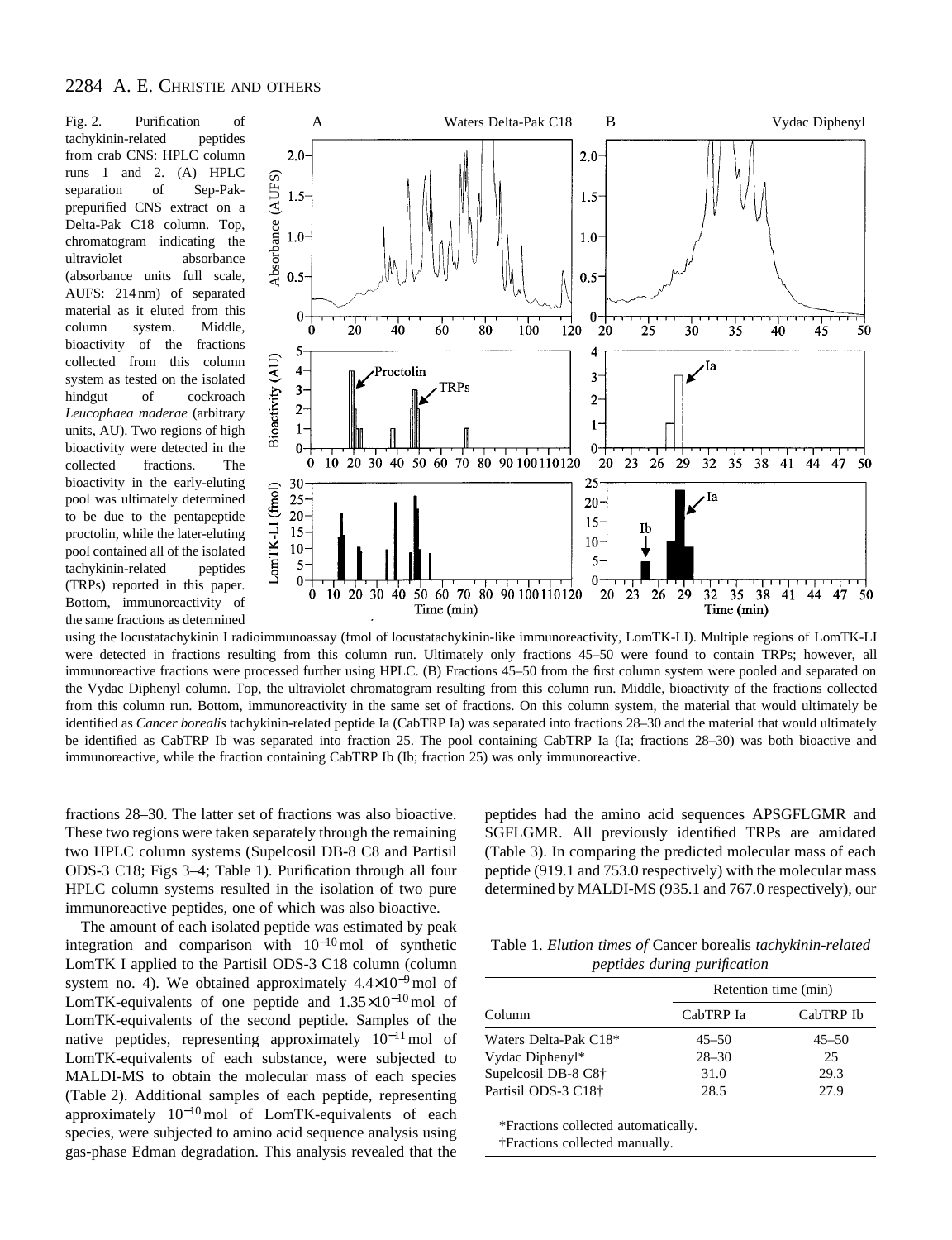| <i>lach manda related peptides</i> |                               |                                                                    |           |  |
|------------------------------------|-------------------------------|--------------------------------------------------------------------|-----------|--|
| Peptide                            | Calculated mass*<br>for $MH+$ | Observed <sup>†</sup> molecular<br>ion, MH+ $(g \text{ mol}^{-1})$ |           |  |
|                                    | $(g \text{ mol}^{-1})$        | Native                                                             | Synthetic |  |
| CabTRP Ia                          | 935.1                         | 935.1                                                              | 935.0     |  |
| CabTRP Ib                          | 769.0                         | 767.0                                                              | 767.0     |  |

Table 2. *Mass spectrometry of isolated* Cancer borealis *tachykinin-related peptides*

All determinations are based on monoisotopic amino acids.

\*The calculated molecular mass represents the theoretical value and includes an amidated carboxyterminus.

†The molecular mass determinations of the native and synthetic peptides were made by matrix-assisted laser desorption/ionization mass spectrometry (see Materials and methods).

peptides are also predicted to be amidated. Owing to the high degree of amino acid sequence identity between these peptides and members of the invertebrate tachykinin-related peptide family (Table 3), we named APSGFLGMR-NH<sub>2</sub> Cancer *borealis* tachykinin-related peptide Ia (CabTRP Ia) and SGFLGMR-NH2 *Cancer borealis* tachykinin-related peptide Ib (CabTRP Ib).

tachykinin-related peptide Ia (CabTRP Ia). (A) Fractions 28–30 from the Vydac Diphenyl column (see Fig. 2B) were pooled and separated on the Supelcosil DB-8 C8 column. Top, the ultraviolet chromatogram resulting from the elution of material from this column system (see Fig. 1 for explanation of units). Middle, bioactivity of the fractions collected from this column run. Bottom, immunoreactivity present in the fractions collected from this column system. On this system, the intense bioactivity and immunoreactivity eluted in the same peak (approximately 31min, arrow on the ultraviolet trace). (B) The 31min peak just described was further processed on the Partisil ODS-3 C18 column. Top, the ultraviolet chromatogram resulting from the elution of material from this column

# *Crab tachykinin-related peptides* 2285

*Synthesis of peptides and comparison with native species*

Synthetic CabTRP Ia and Ib were produced using standard F-moc chemistry in amidated forms and purified using HPLC. As with the native peptides, the molecular mass of each synthetic peptide was determined using MALDI-MS and was found to be essentially identical to the molecular mass determined for the corresponding native molecule (Table 2).

Because a sufficient amount of native CabTRP Ia remained after MALDI-MS and sequence analysis, we were able to make several additional confirmations of the sequence and amidation of this peptide. First, we compared the retention time of the native and synthetic peptide on the Partisil ODS-3 C18 column (column system no. 4). As shown in Fig. 5, when the native peptide was mixed with an equimolar concentration of the synthetic peptide, this mixture eluted as a single peak (top trace) with an identical retention time to that of the synthetic peptide run alone (lower trace). Similarly, we compared the effects of native and synthetic CabTRP Ia in the cockroach hindgut contraction bioassay. As is shown in Fig. 6, equal concentrations of native and synthetic peptide  $(10^{-8} \text{ mol } l^{-1})$ produce comparable effects on the hindgut (*N*=4 preparations). All of the native CabTRP Ib was used for mass spectrometry and sequence analysis. Thus, it was not possible to confirm the sequence and amidation of CabTRP Ib further than the



system. Middle, bioactivity of the fractions collected from this column run. Bottom, immunoreactivity present in the fractions collected from this column system. Peptide sufficiently pure for mass spectrometry and sequence analysis (arrow on ultraviolet trace) was obtained from this column run.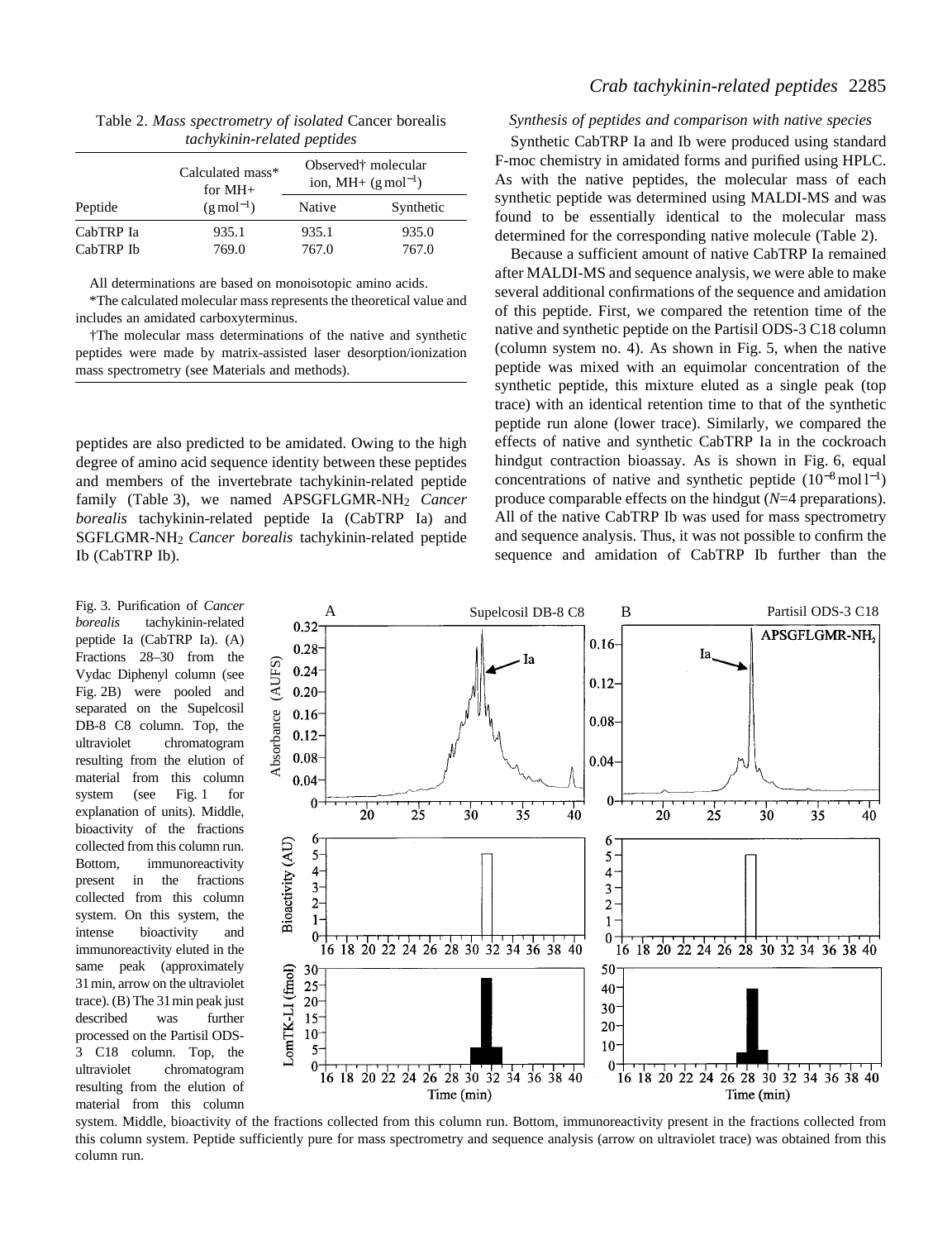*borealis* tachykinin-related peptide Ib (CabTRP Ib). Fraction 25 from the Vydac Diphenyl column (see Fig. 2B) was separated on the Supelcosil DB-8 C8 column. Top, the ultraviolet chromatogram resulting from the elution of material from this column system (see Fig. 1 for explanation of units). Bottom, immunoreactivity present in the fractions collected from this column system. On this system, the immunoreactivity eluted in one peak (elution time approximately 30min; arrow on the ultraviolet trace). (B) The 30min peak just described was further processed on the Partisil ODS-



3 C18 column. Top, the ultraviolet chromatogram resulting from the elution of material from this column system. Bottom, immunoreactivity present in the fractions collected from this column system. Peptide sufficiently pure for mass spectrometry and sequence analysis (arrow on the ultraviolet trace) was obtained from this column run.

comparison of the molecular mass of the native and synthetic molecules.

### *Action of CabTRP Ia and Ib on the cockroach hindgut*

During our isolation of CabTRP Ia and Ib, bioactive moieties were followed using the *Leucophaea maderae* hindgut muscle contraction bioassay. Application of each previously isolated invertebrate TRP increases both the tonus of the hindgut and the frequency and amplitude of the spontaneous hindgut contractions (Muren and Nässel, 1996*b*, 1997). During purification, CabTRP Ia was clearly myoactive (Figs 2, 3). CabTRP Ib, however, showed no myoactivity during its isolation (Fig. 2B). One possible explanation for this lack of myoactivity is that an insufficient amount of CabTRP Ib was used during the purification procedure. To examine quantitatively the myoactivity of CabTRP Ib and to compare it with that of CabTRP Ia, dose–response curves of tonus increase were prepared for each of these synthetic peptides (*N*=4 preparations for CabTRP Ia; *N*=3 preparations for CabTRP Ib). As shown in Fig. 7, CabTRP Ib can elicit contractile activity in the hindgut, although it is much less potent than  $CabTRP$  Ia. The  $EC_{50}$  of  $CabTRP$  Ia was approximately 10<sup>-8</sup> mol l<sup>-1</sup>, while that of CabTRP Ib was approximately  $10^{-5}$  mol  $1^{-1}$ .

# *Distribution of CabTRP isoforms in the crab stomatogastric ganglion*

### *Radioimmunoassay detection of CabTRP isoforms in an HPLC separated extract*

While the CNS was used for the isolation of CabTRPs, our

primary interest is to understand the actions of these peptides in a well-defined physiological context. We therefore focused on the stomatogastric ganglion (STG; Fig. 1). Most of the approximately 25 STG neurons make up a neural network that



Fig. 5. Native and synthetic CabTRP Ia have identical retention times in HPLC. A mixture of 10<sup>−</sup>10mol each of native and synthetic CabTRP Ia was run on the Partisil ODS-3 C18 column and found to elute as a single peak, monitored *via* ultraviolet detection at 214 nm (upper trace). When 10<sup>−</sup>10mol of synthetic CabTRP Ia was run alone (lower trace) on the same column, using identical operating conditions, it too eluted as a single peak with the same retention time as the mixture. The two traces were superimposed with the aid of the Millennium Chromatography Manager software (see Fig. 1 for explanation of units).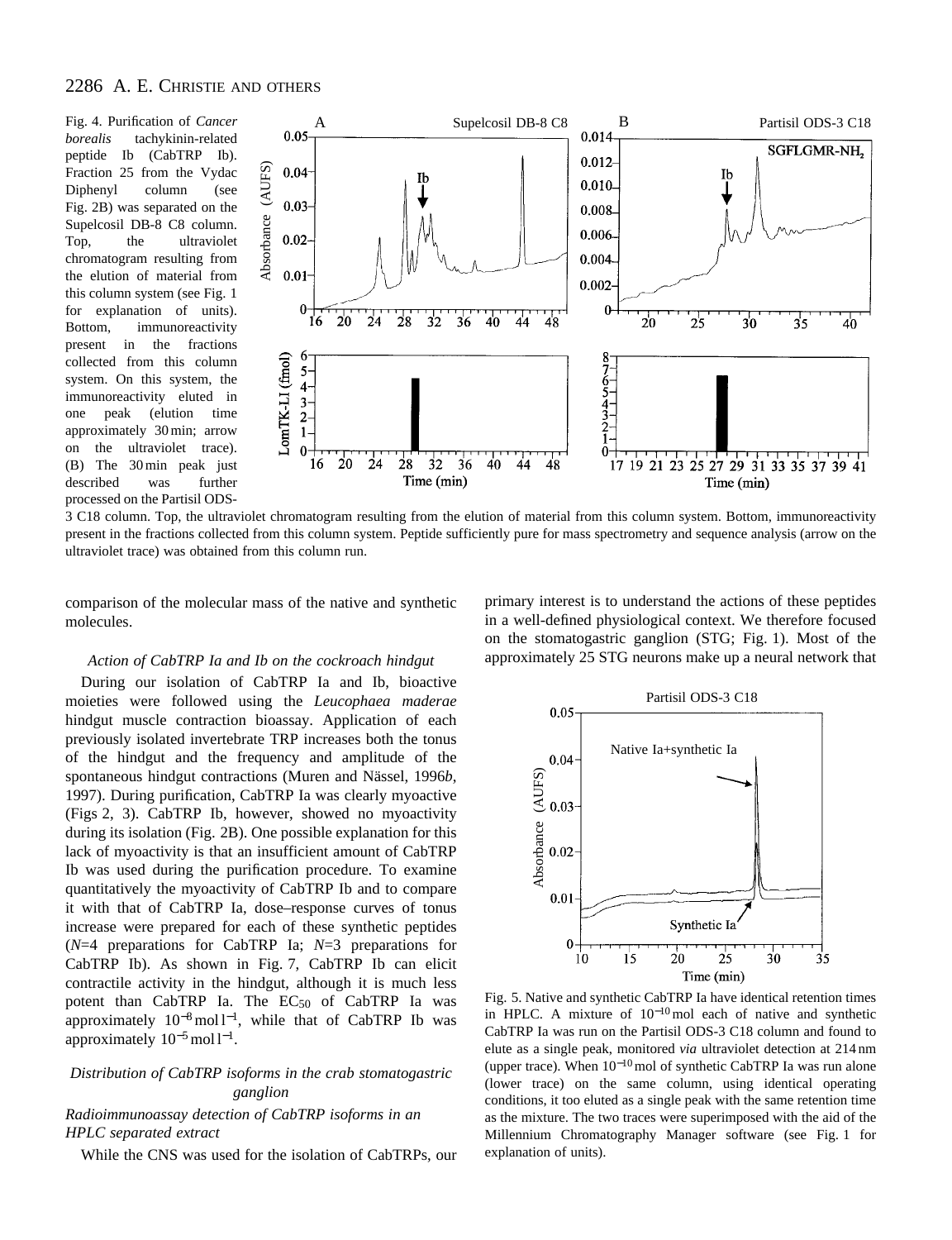# *Crab tachykinin-related peptides* 2287

Table 3. *Amino acid sequences of tachykinin-related peptides, including* Cancer borealis *tachykinin-related peptide Ia and Ib*

| Organism                                                                                                                          | Peptide     | Amino acid sequence      |
|-----------------------------------------------------------------------------------------------------------------------------------|-------------|--------------------------|
| Cancer borealis (crab)                                                                                                            | CabTRP Ia   | APSGFLGMRamide           |
|                                                                                                                                   | CabTRP Ib   | SGFLGMRamide             |
| Leucophaea maderae (cockroach)                                                                                                    | LemTRP 1    | APSGFLGVRamide           |
|                                                                                                                                   | LemTRP 2    | APEESPKRAPSGFLGVRamide   |
|                                                                                                                                   | LemTRP 3    | NGERAPGSKKAPSGFLGTRamide |
|                                                                                                                                   | LemTRP $4*$ | APSGFMGMRamide           |
|                                                                                                                                   | LemTRP 5    | APAMGFQGVRamide          |
|                                                                                                                                   | LemTRP 6    | APAAGFFGMRamide          |
|                                                                                                                                   | LemTRP 7    | VPASGFFGMRamide          |
|                                                                                                                                   | LemTRP 8    | GPSMGFHGMRamide          |
|                                                                                                                                   | LemTRP 9    | APSMGFQGMRamide          |
| Locusta migratoria (locust)                                                                                                       | LomTK I     | GPSGFYGVRamide           |
|                                                                                                                                   | LomTK II    | APLSGFYGVRamide          |
|                                                                                                                                   | LomTK III   | APQAGFYGVRamide          |
|                                                                                                                                   | LomTK IV    | APSLGFHGVRamide          |
| Calliphora vomitoria (blowfly)                                                                                                    | CavTK I     | APTAFYGVRamide           |
|                                                                                                                                   | CavTK II    | GLGNNAFVGVRamide         |
| Culex salinarius (mosquito)                                                                                                       | CusTK I*    | APSGFMGMRamide           |
|                                                                                                                                   | CusTK II    | APYGFTGMRamide           |
|                                                                                                                                   | CusTK III   | APSGFFGMRamide           |
| Urechis unicinctus (echiuroid worm)                                                                                               | UruTK I     | LAQSQFVGSRamide          |
|                                                                                                                                   | UruTK II    | AAGMGFFGARamide          |
| Amino acid alignment is done from the carboxy terminus.<br>Amino acids that are identical with those in CabTRP Ia are underlined. |             |                          |

\*Peptides with identical amino acid sequences.

TRP, tachykinin-related peptide; TK, tachykinin.

controls the rhythmic movement of food through the gastric mill (chewing) and pylorus (filtering chewed food) of the foregut. Blitz *et al.* (1995) showed previously that the LomTK I antibody used in our RIA can also be used for immunocytochemical detection of TRPs in the STNS. To determine whether any of the CabTRP isoforms isolated in our study was responsible for the immunoreactivity reported in the STG, we employed HPLC and RIA techniques analogous to those described for the isolation of these peptides.

Critical to these experiments was the demonstration that both isoforms are readily recognized and are present in sufficient quantity to be detected in the LomTK I RIA. Relatively little of each peptide was likely to be present in an individual STG as there are only two TRP-like immunoreactive neurons that innervate this ganglion (Fig. 1; Christie *et al.* 1993). Moreover, there is only approximately 10<sup>−</sup>13mol of proctolin or TNRNFLRF-NH2 per STG (Marder *et al.* 1986, 1987; Weimann *et al.* 1993) and these peptides are each present in six or more neuronal inputs. To determine the cross-reactivity of our isolated peptides in this assay, synthetic CabTRP Ia and Ib were compared with synthetic LomTK I for their ability to compete with  $^{125}$ I-labeled  $^{3}$ GlyCavTK II for binding with the LomTK I antiserum (*N*=3 assays). We found that CabTRP Ia and Ib are both recognized in the RIA, but each is more than 500-fold less cross-reactive than LomTK I. In each assay, the  $EC_{50}$  value for LomTK I was approximately  $2.0 \times 10^{-11}$  mol l<sup>-1</sup>, which is nearly identical to the EC<sub>50</sub> value



Fig. 6. Native and synthetic CabTRP Ia have similar effects on the cockroach hindgut. Left, application of 10<sup>-8</sup> mol l<sup>-1</sup> native CabTRP Ia (concentration estimated from peak integration of isolated material and comparison with locustatachykinin) to a *Leucopheae maderae* hindgut preparation at the time corresponding to the upward-pointing arrow. Application of this peptide increased the tonus of the hindgut as well as the number and amplitude of spontaneous hindgut contractions (*N*=4 preparations). Washout of the peptide (downwardpointing arrow) returned the preparation to control conditions. Right, application of  $10^{-8}$  mol l<sup>-1</sup> synthetic CabTRP Ia produced a qualitatively similar effect on the same preparation.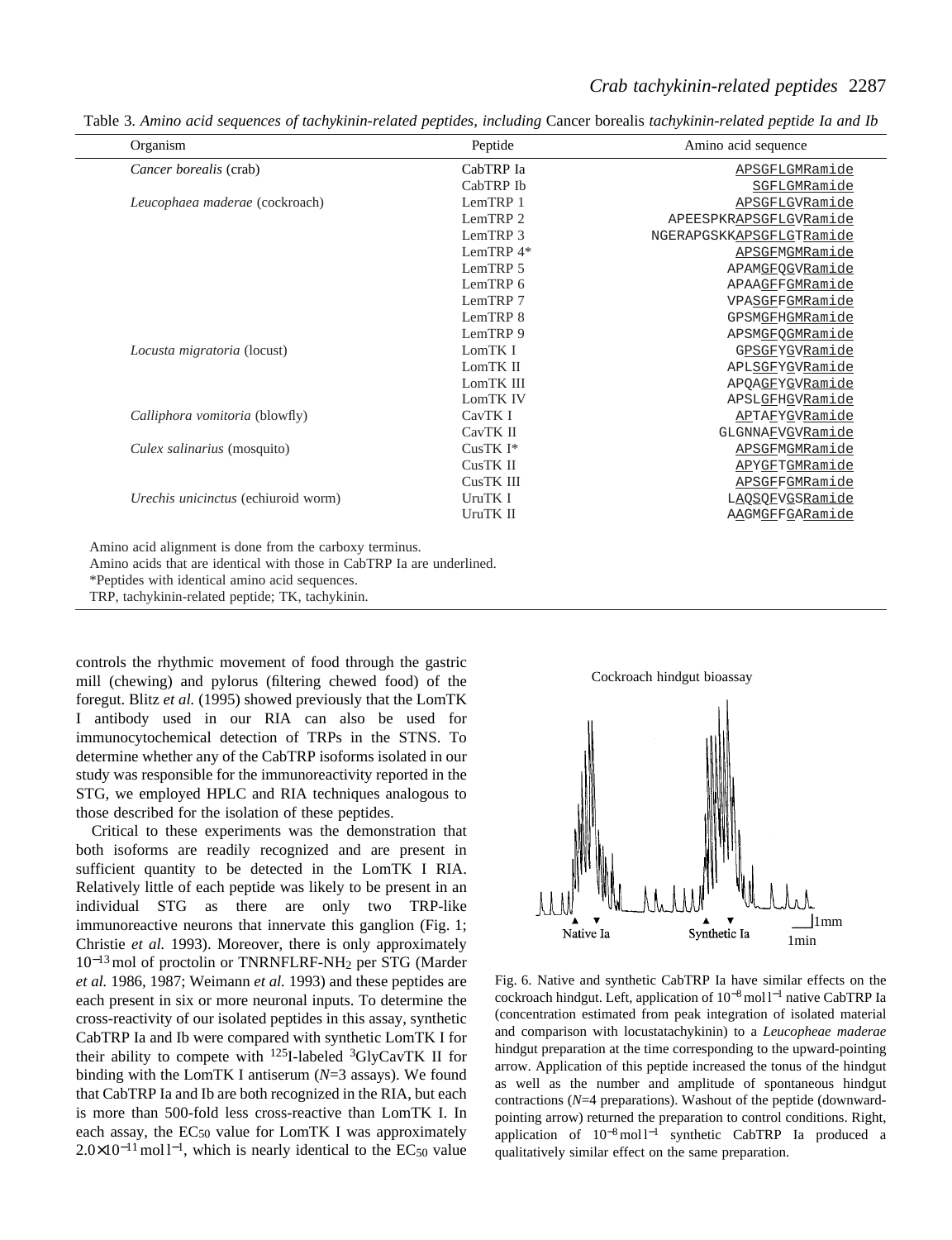

Fig. 7. Effects of CabTRP Ia and Ib on the tonus of the cockroach hindgut. Dose–response curves of the relative increase in tonus of the *L. maderae* hindgut were produced for both CabTRP Ia (filled circles) and CabTRP Ib (filled triangles). The relative activity is given as a percentage of the maximal tonus increase of individual hindguts in response to CabTRP Ia. As is evident from this graph, while both peptides induced a dose-dependent increase in the tonus of the hindgut, the EC50 of CabTRP Ia was approximately 500 times lower than that of CabTRP Ib. *N*=4 preparations for CabTRP Ia; *N*=3 for CabTRP Ib. Error bars indicate standard error of mean.

of this peptide reported in an earlier study (Muren and Nässel, 1996*a*). The EC<sub>50</sub> values we determined for CabTRP Ia and Ib were approximately  $6.0 \times 10^{-9}$  mol l<sup>-1</sup> and approximately 10<sup>−</sup>8mol l <sup>−</sup>1, respectively. This suggests that the LomTK I RIA is 500–1000 times less sensitive to the CabTRPs than it is to LomTK I. The results of other cross-reactivity tests using *L. maderae* TRPs (LemTRPs) suggest that peptides containing a methionine residue in the  $X_2$  position of the carboxy terminus (-F*X*1G*X*2R-NH2) are significantly less immunoreactive in the LomTK I RIA than are TRPs which contain a valine residue in this position (Å. M. Winther, J. E. Muren, C. T. Lundquist and D. R. Nässel, unpublished observations). Given the crossreactivity of the CabTRP isoforms in the LomTK RIA, we predict that approximately 10<sup>-12</sup> mol of CabTRP Ia or Ib would be detected as approximately 10<sup>−</sup>15mol of LomTK- like immunoreactivity in this assay.

Our original isolation of CabTRPs from the CNS utilized an initial extraction with the highly acidic Bennett's solution. This is optimal for preventing oxidation of peptides and can be used directly on HPLC. However, this extraction medium gives rise to a relatively high background level of non-specific immunoreactivity in the LomTK I RIA (J. E. Muren and D. R. Nässel, unpublished observations). Thus, for determination of CabTRP isoforms in the STG, the tissue extraction was performed using a solution of methanol, water and acetic acid (90:9:1). This solution produces a lower background level of TRP-immunoreactivity (J. E. Muren and D. R. Nässel, unpublished observations).

To determine the presence of CabTRP isoforms in STG extract, HPLC was performed using a Vydac Diphenyl column and a linear gradient MeCN from 15 % to 40 % over 40min



Fig. 8. CabTRP Ia is the only TRP-like moiety detected in the crab stomatogastric ganglion. To determine whether CabTRP Ia and/or Ib were present in the crab STG, tissue extract was prepared from 24 STGs and separated with reversed-phase HPLC on a Vydac Diphenyl column. Fractions were collected at 1min intervals and assayed for TRP-like immunoreactivity using the LomTK I radioimmunoassay. One fraction was found to be TRP-immunopositive. The retention time of this fraction corresponds to that of synthetic CabTRP Ia.

(approximately 0.6 % min<sup>−</sup>1). This column was selected because the two CabTRP isoforms were readily separable on this column in the original isolation (Fig. 2B). Initially, we ran synthetic peptides (1 nmol each) on this column system and found both peptides were ultraviolet-detectable and readily separable (*N*=2 runs). Here, CabTRP Ia eluted from 12 to 14min, and CabTRP Ib eluted earlier, from 9 to 11min. It was possible that these peptides would have different elution profiles in a complex tissue extract than they did when run alone, so we confirmed the retention times of CabTRP Ia and Ib in Sep-Pak-purified tissue extract by spiking the extract with 10<sup>−</sup>9mol of each synthetic peptide prior to its application to the system. In this experiment, the whole STNS, which includes the STG, was used. HPLC eluate was collected from this spiked run at 1min intervals and the resulting fractions were measured in the LomTK RIA. Using this methodology, we found that CabTRP Ib was present in fractions 10–12 but most was concentrated in fraction 11, while CabTRP Ia eluted in fractions 13–15 and was most concentrated in fraction 14. These results showed that the elution profiles of these peptides did not change in the presence of tissue extract. The shift of retention time by 1min resulted from the time necessary to pass through the automated fraction collector. As can be seen from Fig. 8, when non-spiked STG extract was run on this HPLC system, immunoreactive material with a retention time corresponding to that of CabTRP Ia was detected, but no immunoreactivity was evident with a retention time similar to that of CabTRP Ib. In fact, no immunoreactive fractions other than that corresponding to CabTRP Ia were seen in this extract. On the basis of the results of this experiment, in combination with the cross-reactivity tests, it appears that there is approximately 3.75×10<sup>−</sup>13mol of CabTRP Ia per STG.

### *CabTRP Ia blocks substance-P-like and LomTK-like immunolabeling in the crab STG*

As was discussed previously, tachykinin-like immunoreactivity is present in the crab STNS, including the STG. Specifically, neurons in this system are labeled by a rat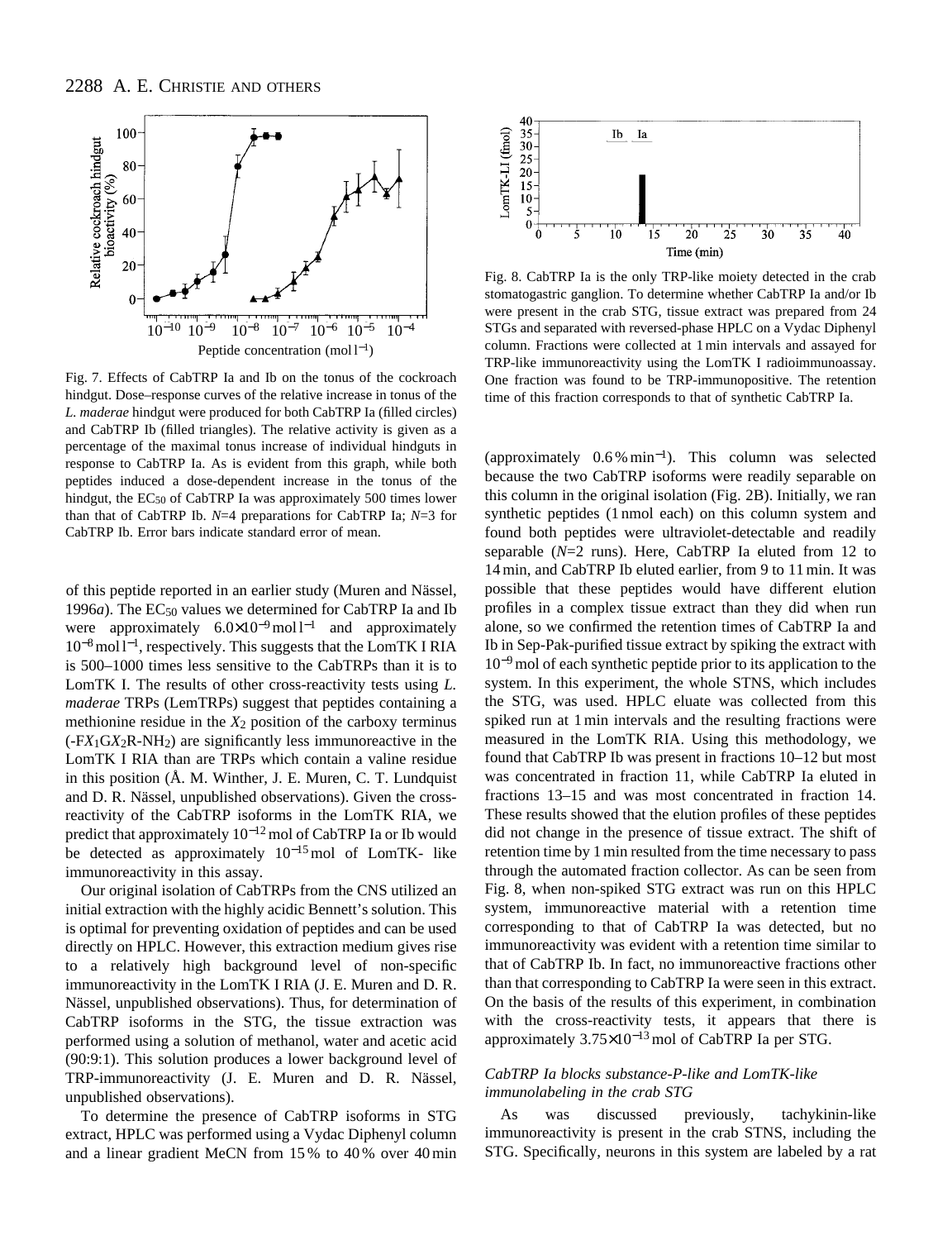monoclonal antibody to substance P (Goldberg *et al.* 1988) and a rabbit polyclonal antiserum generated against LomTK I (Nässel, 1993; Blitz *et al.* 1995). Moreover, double-labeling experiments have demonstrated that these antibodies label an identical set of neuronal profiles in the STNS (Blitz *et al.* 1995). In fact, the only difference between the staining patterns produced by these two antibodies in the crab STNS is the presence of a set of non-neuronal, microglia-like cells in preparations stained with the LomTK I antiserum. Our results from the RIA experiments on purified extract from the STG suggest that CabTRP Ia is responsible for the TRP-related immunolabeling in the STG. This experiment did, however, utilize the same LomTK I antibody that was employed for mapping the distribution of tachykinin-like immunoreactivity in the STNS (Blitz *et al.* 1995). Thus, it was possible that the CabTRP Ia detected in the STG was due to the presence of the peptide in the microglia-like profiles and not in the neuronal structures. To confirm that CabTRP Ia is indeed responsible

### *Crab tachykinin-related peptides* 2289

for the TRP-like immunolabling in the neuronal profiles of the STG, we conducted antibody preabsorption controls with this peptide for both anti-substance P and anti-LomTK I. When anti-substance P (1:300 dilution) was preincubated with CabTRP Ia  $(10^{-4} \text{ mol } l^{-1})$  and subsequently used for immunolabeling, no staining was detectable in the STG or any other region of the STNS (*N*=4 preparations). Similarly, when anti-LomTK I (1:300 dilution) was preincubated with CabTRP Ia  $(10^{-4} \text{ mol } l^{-1})$ , there was a complete block of immunolabeling in all neuronal and non-neuronal profiles (*N*=4 preparations).

### *Effects of CabTRPs on the crab stomatogastric system*

The TRP immunoreactivity within the STG results from the arborization of a paired projection neuron called modulatory commissural neuron 1 (MCN1; Christie *et al.* 1993; Coleman and Nusbaum, 1994; Christie, 1995). MCN1 projects to the STG from the commissural ganglion, *via* the inferior

Fig. 9. Modulatory action of CabTRP Ia and Ib on the pyloric motor pattern. (A) Comparison of the effects of CabTRP Ia and Ib on the same isolated stomatogastric ganglion. The pyloric motor pattern is characterized by rhythmic alternating bursts of activity in the lateral pyloric (LP), pyloric (PY) and pyloric dilator (PD) neurons. These neurons are monitored simultaneously *via* an extracellular recording of the lateral ventricular nerve (*lvn*). As is evident in the top trace, there was a relatively slow pyloric rhythm occurring in physiological saline. Application of CabTRP Ib (10<sup>-6</sup>mol l<sup>-1</sup>) had little effect on the ongoing pyloric rhythm (middle trace). In contrast, application of CabTRP Ia  $(10^{-6}$  mol l<sup>-1</sup>; bottom trace) increased both the pyloric cycle frequency and impulse activity in the LP neuron. (B,C) CabTRP Ia  $(10^{-6} \text{ mol } l^{-1})$ , but not CabTRP Ib  $(10^{-6} \text{ mol } l^{-1})$ , caused a statistically significant increase in the pyloric cycle frequency. Data are plotted as the mean pyloric cycle frequency + S.D. One pyloric cycle extends from the onset of one PD neuron burst to the onset of the subsequent PD burst. The cycle frequency is the inverse of the duration of a cycle. Means of the pyloric cycle frequency in saline (S) and in the presence of either CabTRP Ia (Ia; *N*=5 preparation) or CabTRP Ib (Ib; *N*=4 preparation) were compared using a paired Student's *t*-test. \**P*<0.05. Note the different scales of pyloric cycle frequency in B and C.

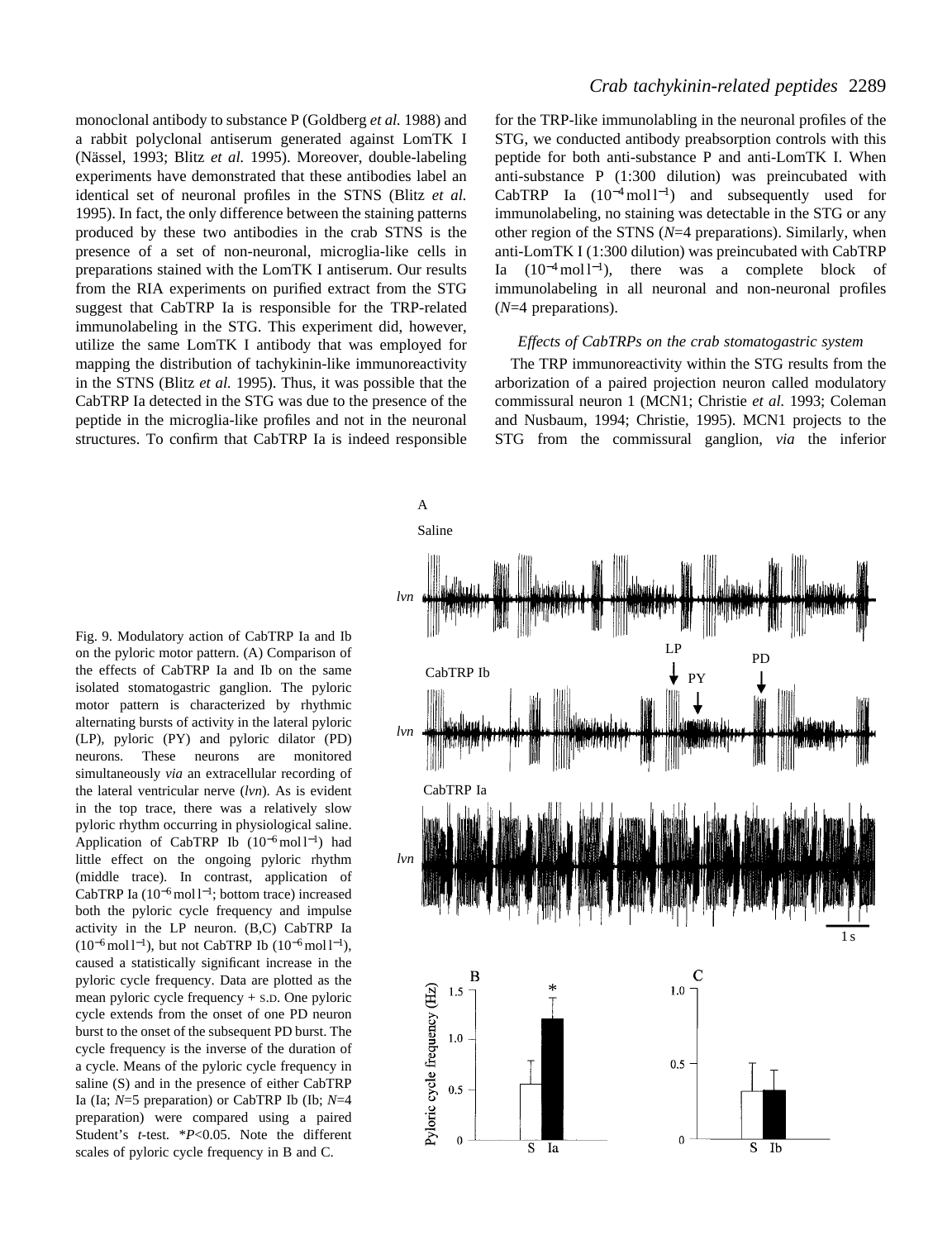oesophageal and stomatogastric nerves (Fig. 1; Coleman and Nusbaum, 1994). MCN1 activity influences the gastric mill and pyloric motor patterns, which are generated by neural network activity within the STG (Nusbaum *et al.* 1992; Coleman and Nusbaum, 1994; Coleman *et al.* 1995; Bartos and Nusbaum, 1997). Here, we examined the effects of the CabTRPs on the pyloric system. In several of these preparations, we also compared the modulation of this system by CabTRP Ia with that produced by superfusion of LomTK, the insect TRP whose influence on the STG was studied previously (Blitz *et al.* 1995).

Incubation of CabTRP Ia with the isolated STG routinely excited the pyloric motor pattern (Fig. 9). In five of five preparations with ongoing pyloric rhythms, CabTRP Ia (10<sup>-6</sup> mol l<sup>-1</sup>) significantly increased the pyloric rhythm cycle frequency (Fig. 9B). These increases in frequency ranged from 78 to 631 %, with the absolute cycle frequencies in CabTRP Ia ranging from 0.89 Hz to 1.42 Hz. In four of these preparations, LomTK II  $(10^{-6} \text{mol}^{-1})$  was also applied. In these preparations, LomTK II also increased the cycle frequency of the pyloric rhythm, but to a considerably lesser extent than did CabTRP Ia. Here, the frequency increases ranged from 22 to 111 %, with the absolute cycle frequencies ranging from 0.29 to 0.64 Hz (data not shown).

In addition to increasing the pyloric rhythm cycle frequency, CabTRP Ia (10<sup>-6</sup>mol l<sup>-1</sup>) produced statistically significant alterations in the impulse activity of several pyloric network neurons (Table 4). Specifically, there were increases in the number of spikes per burst in the lateral pyloric (LP), inferior cardiac (IC) and ventricular dilator (VD) neurons. Only one of these neurons, the IC neuron, has previously been shown to exhibit altered impulse activity in the presence of LomTK (Blitz *et al.* 1995). Here also, LomTK only elicited a statistically significant increase in the number of spike per burst in IC. This increase was, however, not as large as with CabTRP Ia.

Unlike CabTRP Ia, CabTRP Ib produced few consistent effects on the pyloric system. Incubation of CabTRP Ib  $(10^{-6} \text{ mol } l^{-1})$  with the STG produced no significant change in either the cycle frequency of the ongoing motor pattern (Fig. 9) or in the impulse activity of the IC and VD neurons (Table 4). The sole parameter in which there was a statistically significant change elicited by CabTRP Ib was the impulse activity of the LP neuron. Here, CabTRP Ib caused a modest increase in the number of spikes per burst, from 3.0 to 3.6 (Table 4).



Fig. 10. The broad-spectrum vertebrate tachykinin-receptor antagonist Spantide I suppresses the CabTRP-Ia-mediated excitation of the pyloric rhythm. Here the pyloric rhythm is monitored *via* an extracellular recording of the medial ventricular nerve (*mvn*), in which is recorded the activity of the inferior cardiac (IC) and ventricular dilator (VD) neurons of the pyloric system. The pyloric rhythm was also monitored *via* a lateral ventricular nerve recording (not shown). In normal saline (top trace) and saline containing Spantide I  $(10^{-4} \text{ mol } l^{-1})$ , pyloric-rhythm-timed activity was present in IC but not VD. Co-application of Spantide I (10<sup>-4</sup> mol l<sup>-1</sup>) and CabTRP Ia (10<sup>-7</sup> mol l<sup>-1</sup>) to the isolated stomatogastric ganglion produced no change in the ongoing motor pattern (third trace). In contrast, application of CabTRP Ia  $(10^{-7} \text{ mol } l^{-1})$  alone to the stomatogastric ganglion increased the pyloric cycle frequency (note the briefer duration between successive IC bursts; bottom trace). This peptide application also increased the impulse activity in IC and elicited rhythmic bursting in VD.

### *Suppression of CabTRP Ia actions by the vertebrate tachykinin receptor antagonist Spantide I*

The NKD receptor is a *Drosophila* TRP receptor with homology to the vertebrate NK1–3 receptors (Monnier *et al.* 1992). When expressed *in vitro*, the NKD receptor is activated by LomTK and, like its vertebrate homologs, this activation can be blocked by the broad-spectrum antagonist Spantide I ([D-Arg1,D-TRP7,9,Leu11]-substance P; Folkers *et al.* 1984) (Monnier *et al.* 1992). Because CabTRP Ia is structurally similar to the insect TRPs (Table 3), we investigated whether Spantide I could also suppress the actions of CabTRP Ia in the crab STG.

Table 4. *Effects of* Cancer borealis *tachykinin-related peptides Ia and Ib on impulse activity of pyloric neurons*

|        | Spikes per burst |                                         |   | Spikes per burst |                                  |   |
|--------|------------------|-----------------------------------------|---|------------------|----------------------------------|---|
| Neuron | Saline           | $10^{-6}$ mol l <sup>-1</sup> CabTRP Ia | N | Saline           | $10^{-6}$ mol $1^{-1}$ CabTRP Ib | Ν |
| LP.    | $2.8 \pm 2.2$    | $11.2 + 3.7**$                          |   | $3.0 \pm 3.1$    | $3.6 \pm 3.0^*$                  |   |
| IC     | $0.8 \pm 0.9$    | $2.7 \pm 1.4*$                          |   | $0.1 \pm 0.2$    | $0.3 \pm 0.5$                    |   |
| VD     | $0\pm 0$         | $1.8 + 1.2*$                            |   | $0\pm 0$         | $0\pm 0$                         |   |

Values are means  $\pm$  s.D.; *N*, number of preparations.

Statistically significant difference compared with the control value in saline based on a paired Student's *t*-test, \*\**P*<0.01, \**P*<0.05. LP, lateral pyloric neuron; IC, inferior cardiac neuron; VD, ventricular dilator neuron.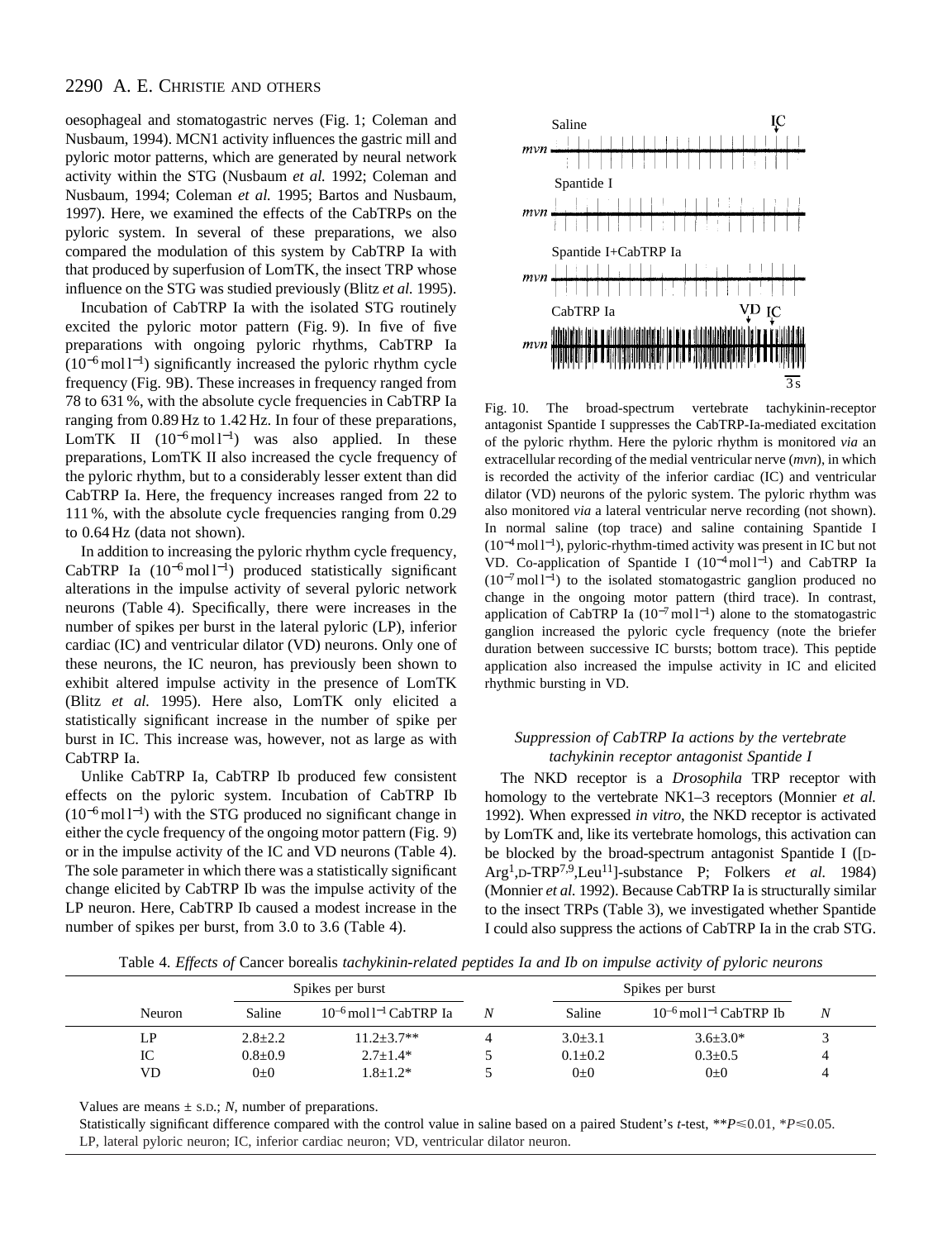

Fig. 11. Spantide I does not suppress the modulatory action of the neuropeptide proctolin on the pyloric rhythm. Here again the pyloric rhythm is monitored by an extracellular recording of the medial ventricular nerve (*mvn*), although the lateral ventricular nerve (*lvn*) was also recorded (not shown). In normal saline (see Fig. 10) and saline containing 10<sup>-4</sup>mol l<sup>-1</sup> Spantide I, the pyloric rhythm was cycling slowly, IC was weakly active and VD was silent. Coapplication of Spantide I ( $10^{-4}$  mol l<sup>-1</sup>) and proctolin ( $10^{-7}$  mol l<sup>-1</sup>) to the isolated stomatogastric ganglion excited the pyloric rhythm. This included increasing IC neuron impulse activity (second trace) without activation of VD (Nusbaum and Marder, 1989). This response was indistinguishable from the response to application of proctolin  $(10^{-7} \,\mathrm{mol}\, \mathrm{l}^{-1})$ ; bottom trace) alone.

As a control, we first examined whether Spantide I itself influenced the STG motor output. Application of Spantide I (10<sup>−</sup>4moll <sup>−</sup>1) to the STG did not alter the pyloric rhythm (*N*=4 preparations; Fig. 10). Similarly, there was no change in the pyloric rhythm when Spantide I ( $10^{-4}$  moll<sup>-1</sup>) was co-applied with CabTRP Ia (10<sup>-7</sup> mol1<sup>-1</sup>) (*N*=4 preparations; Fig. 10). To ensure that this co-application result represented Spantidemediated suppression of CabTRP-Ia-mediated excitation of the pyloric rhythm, we also applied CabTRP Ia  $(10^{-7} \text{mol}^{-1})$  alone to the STG both before and after the co-application. As is shown in Fig. 10, application of CabTRP Ia alone readily excited the pyloric rhythm (*N*=4 preparations). There was no apparent longterm effect of Spantide I because the effects of CabTRP Ia were identical both before and after each co-application experiment.

To test the specificity of Spantide I as an inhibitor of CabTRP-Ia-elicited effects in the STG, we examined whether Spantide I would also interfere with the ability of the pentapeptide proctolin to excite the pyloric rhythm. Proctolin was chosen because it is the peptide cotransmitter of CabTRP Ia in MCN1 (Christie *et al.* 1993; Christie, 1995). Proctolin superfusion causes a dose-dependent excitation of the pyloric rhythm in the crab STG (Marder *et al.* 1986; Nusbaum and Marder, 1989). In the same preparations where Spantide I reversibly suppressed the pyloric network response to CabTRP Ia (10<sup>-7</sup> mol l<sup>-1</sup>), proctolin (10<sup>-7</sup> mol l<sup>-1</sup>) continued to excite the pyloric rhythm effectively whether or not Spantide I (10<sup>−</sup>4mol l <sup>−</sup>1) was co-applied (*N*=4; Fig. 11).

#### **Discussion**

We report here the isolation and characterization of two novel neuropeptides, APSGFLGMR-NH2 and SGFLGMR-

### *Crab tachykinin-related peptides* 2291

NH2, from the nervous system of the crab *Cancer borealis*. The amino acid sequence of these peptides includes the carboxyterminal sequence -FLGMR-NH2, which places them as members of the invertebrate tachykinin-related peptide (TRP) family. This family is characterized by the carboxy-terminal sequence  $-FX_1GX_2R-NH_2$ . Members of this peptide family have been isolated and characterized from several insect species and an echiuroid worm (Table 3; Schoofs *et al.* 1990*a*,*b*; Clottens *et al.* 1993; Ikeda *et al.* 1993; Lundquist *et al.* 1994; Muren and Nässel, 1996*b*, 1997). We have therefore named these peptides *Cancer borealis* tachykinin-related peptide Ia (CabTRP Ia) and Ib (CabTRP Ib). These peptides are the first members of this family to be isolated from a crustacean.

The nervous systems of several crustacean species exhibit tachykinin-like immunoreactivity (Fingerman *et al.* 1985; Goldberg *et al.* 1988; Sandeman *et al.* 1990; Blitz *et al.* 1995; Christie *et al.* 1995). On the basis of the distribution of this immunolabeling, it has been postulated that TRPs serve both as locally released neuromodulators and as circulating hormones (Christie *et al.* 1995). The crab stomatogastric ganglion (STG) is one region innervated by TRP-like immunoreactive fibers (Goldberg *et al.* 1988; Blitz *et al.* 1995; Christie, 1995; Christie *et al.* 1997). In fact, the LomTK I antiserum used here to isolate the CabTRPs reveals TRP-like immunoreactivity in this ganglion (Blitz *et al.* 1995). We have shown here that CabTRP Ia is likely to function as a local modulator of neural network activity. Specifically, we have demonstrated that CabTRP Ia is present in the STG and that it represents the major if not the sole isoform of TRP in this ganglion. From our experiments, we estimate there to be 3.75×10<sup>−</sup>13mol of CabTRP Ia per STG. This value compares well with the estimated amounts of other peptides in the STG, specifically proctolin (2.5×10<sup>−</sup>13mol per ganglion; Marder *et al.* 1986) and TNRNFLRF-NH<sub>2</sub> (2.25×10<sup>-13</sup> mol per ganglion; Marder *et al.* 1987; Weimann *et al.* 1993). Moreover, application of CabTRP Ia to the isolated STG excited the pyloric rhythm. In contrast, application of CabTRP Ib to the isolated STG produced no consistent response from the pyloric system. Collectively, these findings strongly suggest a neuromodulatory role for CabTRP Ia in the crab STG.

We have also shown that the pyloric rhythm excitation by CabTRP Ia is suppressed by Spantide I, a peptide antagonist of the NK1–3 receptors of vertebrates (Leander *et al.* 1981; Maggi *et al.* 1993; Maggi, 1995). This inhibitory effect of Spantide I on the actions of CabTRP Ia in the STG suggests a structural similarity between portions of the crab TRP receptors and vertebrate tachykinin receptors. In *Drosophila melanogaster*, two receptor proteins similar in structure to the NK1–3 receptors of vertebrates have been identified (Li *et al.* 1991; Monnier *et al.* 1992). One of these receptors, the NKD receptor, exhibits 38 % amino acid sequence identity to the transmembrane domains of the NK3 receptor, 35 % identity to those of the NK1 receptor and 32 % identity to those of the NK2 receptor (Monnier *et al.* 1992). Moreover, NKDtransfected cell lines show an increase in inositol trisphosphate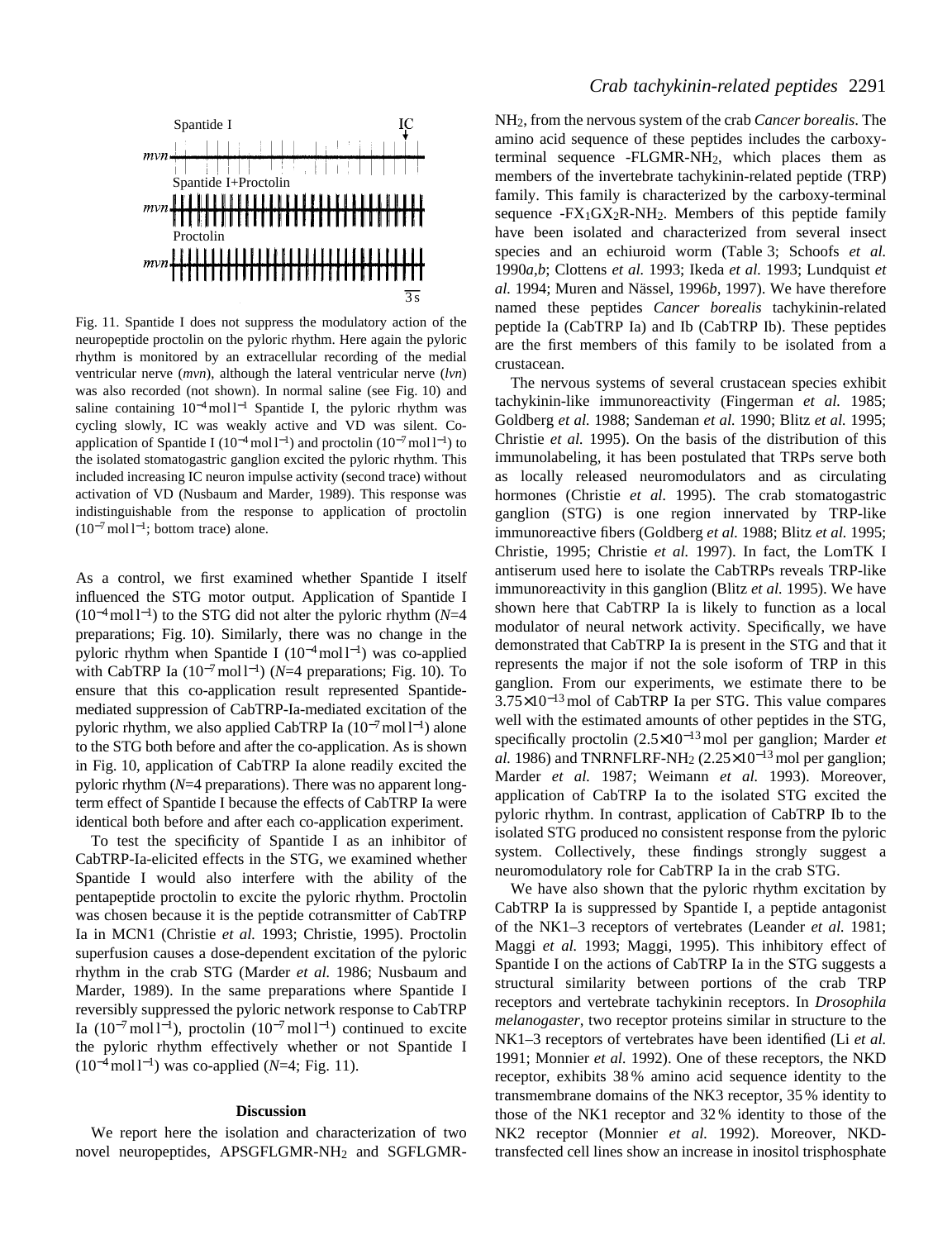levels upon stimulation with the locust TRP LomTK II (Monnier *et al.* 1992). As in the crab, this TRP-mediated action is blocked by Spantide I (Monnier *et al.* 1992). This work on the NKD receptor, in conjunction with our findings in crab, strengthens the hypothesis that the F*X*1G*X*2R-NH2 peptide family in invertebrates truly represents an ancient subgroup of the tachykinin superfamily of peptides (Schoofs *et al.* 1990*a*,*b*, 1993; Nachman *et al.* 1990).

We isolated approximately 20 times more CabTRP Ia than CabTRP Ib from the crab nervous system. Given the difference in the amount recovered for each peptide, their amino acid sequences and their physiological actions on the STG, it is possible that CabTRP Ib represents a degradation product of CabTRP Ia. In *C. borealis*, the pentapeptide proctolin is known to be cleaved by an extracellular peptidase activity (Coleman *et al.* 1994). The major cleavage product produced from proctolin showed a marked decrease in bioactivity in the STG relative to proctolin, while no other products exhibited bioactivity (Coleman *et al.* 1994). There are, however, also instances in other systems where peptide cleavage activates or alters the physiological actions of the molecule (Turner *et al.* 1985; Thorsett and Wyvratt, 1987; Hall and Lloyd, 1990; Owens *et al.* 1992). It remains, of course, also possible that extracellular peptidase degradation is not responsible for the production of CabTRP Ib. Instead, the shorter form may be directly cleaved from a precursor protein. If so, then CabTRP Ib presumably serves a physiological role in some other system in *C. borealis*.

The amino acid sequence identity between CabTRP Ia and other members of the TRP family is not limited to the carboxy terminus. The amino-terminal sequence APSG- of CabTRP Ia is also highly conserved across TRPs. Of the 20 TRPs (excluding CabTRP Ia and Ib), three contain this sequence (Table 3). Four others have amino-terminal sequences that differ by only one of these four amino acids, while seven of the remaining peptides are identical at two of the four positions. The most highly conserved amino acid is the proline residue at position two. Fifteen of the 20 peptides show amino acid identity at this position. The functional relevance of this conserved amino-terminal sequence remains unclear. It is interesting to note that the amino-terminal sequence APSG- is conserved not only among TRPs, but is also found in a number of non-TRP peptides, including *Diploptera punctata* allatostatin 7 (Dip-AST 7, formerly known as allatostatin I; Donly *et al.* 1993).

In conclusion, we have isolated two TRPs, CabTRP Ia and Ib, from the *C. borealis* central nervous system and demonstrated the presence of CabTRP Ia in the STG. We have also shown that this peptide modulates the pyloric motor pattern within the STG and that this modulation can be suppressed by the broad-spectrum tachykinin receptor antagonist Spantide I. We can now proceed to analyze in detail the actions of the endogenous TRP on the STG neural network. Moreover, because modulatory commissural neuron 1 (MCN1) is the only local source of CabTRP Ia in the STG (Christie *et al.* 1993), we can determine how CabTRP Ia contributes to the

action of MCN1 in the STG. MCN1 is also known to contain the peptide proctolin and the small molecule γ-aminobutyric acid (GABA) as cotransmitters (Christie *et al.* 1993; Christie, 1995). Thus, we can also begin to determine the relative contribution of each of these cotransmitters to the transmittermediated effects of MCN1 on the STG. This continuing investigation will provide a detailed understanding of the neuromodulatory actions of TRPs at the cellular and systems level.

We thank J. Eric Muren for his advice on the HPLC isolation of the TRPs described in this paper and Dawn Blitz for her help and advice with the STG physiology. We also thank Anne Karlsson and Victor Hsu for their technical assistance. This study was supported by the NSF IBN94-96264 (M.P.N.), NIH F32-NS09718 (A.E.C.), Human Frontiers Science Program (M.P.N.) and NFR B-AA/BU 01820-328 (D.R.N.).

#### **References**

- ATHERTON, E., FOX, H., HARKISS, D., LOGAN, C. J., SHEPPARD, R. C. AND WILLIAMS, B. J. (1978). A mild procedure for solid phase peptide synthesis: use of fluorenyl-methoxy-carbonylamino-acids. *J. chem. Soc. chem. Commun*. **1978,** 537-539.
- BARTOS, M. AND NUSBAUM, M. P. (1997). Intercircuit control of motor pattern modulation by presynaptic inhibition. *J. Neurosci*. **17**, 2247–2256.
- BELTZ, B. S. AND KRAVITZ, E. A. (1983). Mapping of serotonin-like immunoreactivity in the lobster nervous system. *J. Neurosci*. **3**, 585–602.
- BENNETT, H. P. J., BROWNE, C. A. AND SOLOMON, S. (1981). Purification of the two major forms of rat pituitary corticotropin using only reversed phase liquid chromatography. *Biochemistry* **20**, 4530–4538.
- BLITZ, D. M., CHRISTIE, A. E., MARDER, E. AND NUSBAUM, M. P. (1995). Distribution and effects of tachykinin-like peptides in the stomatogastric nervous system of the crab, *Cancer borealis*. *J. comp. Neurol*. **354**, 282–294.
- CHRISTIE, A. E. (1995). Chemical neuroanatomy of the crab stomatogastric ganglion: a study using immunocytochemistry and laser scanning confocal microscopy. PhD thesis, Department of Biology, Brandeis University, Waltham, Massachusetts, USA.
- CHRISTIE, A. E., BALDWIN, D. H., MARDER, E. AND GRAUBARD, K. (1997). Organization of the stomatogastric neuropil of the crab, *Cancer borealis*, as revealed by modulator immunocytochemistry. *Cell Tissue Res*. **288**, 135–148.
- CHRISTIE, A. E., LUNDQUIST, C. T., NÄSSEL, D. R. AND NUSBAUM, M. P. (1996). Two novel tachykinin-related peptides from the crab nervous system. *Soc. Neurosci. Abstr*. **22**, 1375.
- CHRISTIE, A. E., NORRIS, B. J., COLEMAN, M. J., MARDER, E. AND NUSBAUM, M. P. (1993). Neuropil arborization and transmitter complement of a modulatory projection neuron. *Soc. Neurosci. Abstr*. **19**, 931.
- CHRISTIE, A. E., SKIEBE, P. AND MARDER, E. (1995). Matrix of neuromodulators in the neurosecretory structures of the crab *Cancer borealis*. *J. exp. Biol*. **198**, 2431–2439.
- CLOTTENS, F., MEOLA, S. M., COAST, G. M., HAYES, T. K., WRIGHT, M. S., NACHMAN, R. J. AND HOLMAN, G. M. (1993). Characterization of an antiserum against an achetackinin I-analog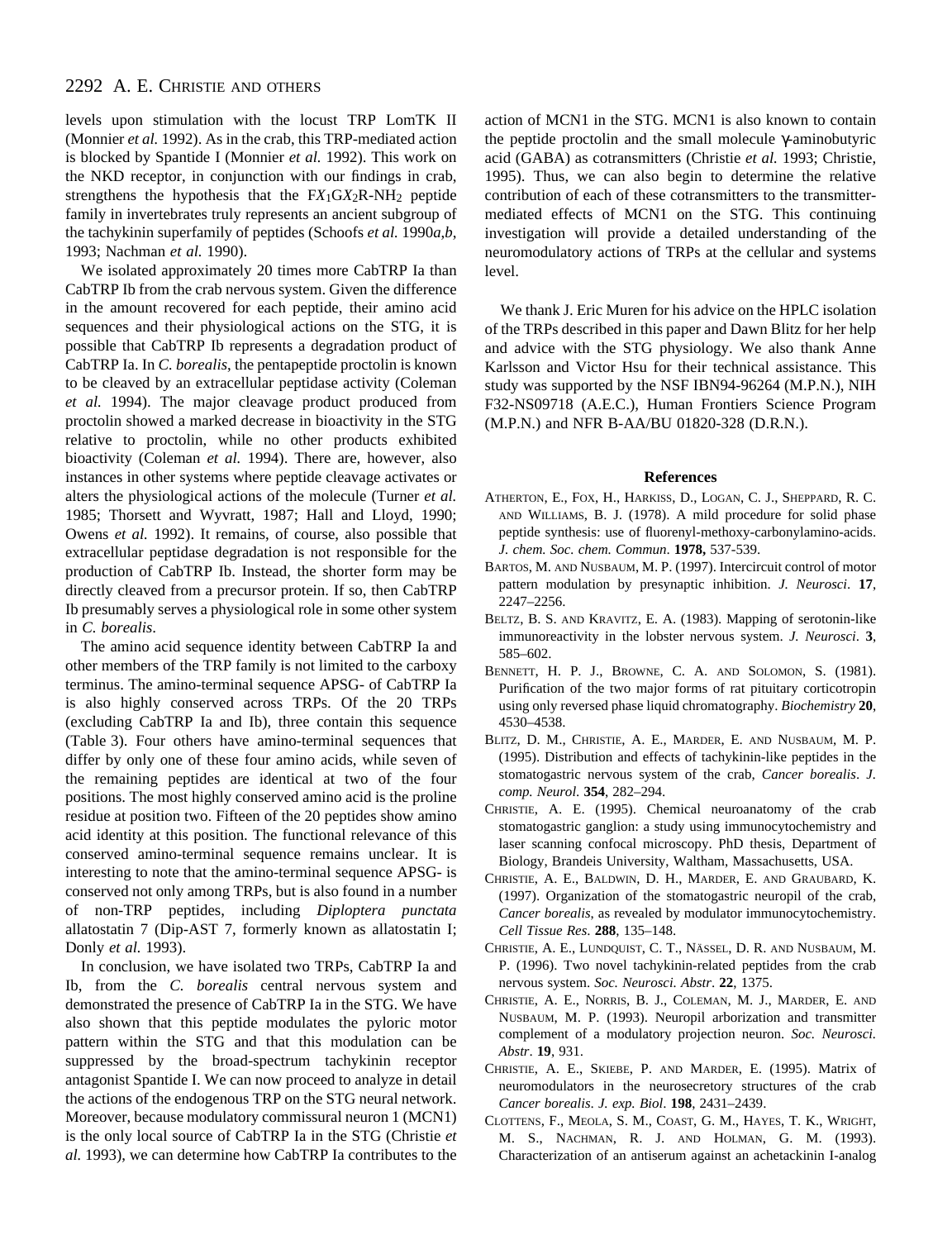and its use for localization of Culekinin Depolarizing peptide II in the mosquito, *Culex salinarius*. *Reg. Pept*. **49**, 145–157.

- COLEMAN, M. J., KONSTANT, P. H., ROTHMAN, B. S. AND NUSBAUM, M. P. (1994). Neuropeptide degradation produces functional inactivation in the crustacean nervous system. *J. Neurosci*. **12**, 2706–2714.
- COLEMAN, M. J., MEYRAND, P. AND NUSBAUM, M. P. (1995). A switch between two modes of synaptic transmission mediated by presynaptic inhibition. *Nature* **378**, 502–505.
- COLEMAN, M. J. AND NUSBAUM, M. P. (1994). Functional consequences of compartmentalization of synaptic input. *J. Neurosci*. **14**, 6544–6552.
- COLEMAN, M. J., NUSBAUM, M. P., COURNIL, I. AND CLAIBORNE, B. J. (1992). Distribution of modulatory inputs to the stomatogastric ganglion of the crab, *Cancer borealis*. *J. comp. Neurol*. **325**, 581–594.
- DEKIN, M. S., RICHERSON, G. B. AND GETTING, P. A. (1985). Thyrotropin-releasing hormone induces rhythmic bursting in neurons of the nucleus tractus solitarius. *Science* **229**, 67–69.
- DONLY, B. C., DING, Q., TOBE, S. S. AND BENDENA, W. G. (1993). Molecular cloning of the gene for the allatostatin family of neuropeptides from the cockroach *Diploptera punctata*. *Proc. natn. Acad. Sci. U.S.A.* **90**, 8807–8811.
- ERSPAMER, V. (1981). The tachykinin peptide family. *Trends Neurosci*. **4**, 267–273.
- FINGERMAN, M., HANUMANTE, M. M., KULKARNI, G. K., IKEDA, R. AND VACCA, L. (1985). Localization of substance P-like, leucineenkephalin-like, methionine-enkephalin-like and FMRFamide-like immunoreactivity in the eyestalk of the fiddler crab, *Uca pugilator*. *Cell Tissue Res*. **241**, 473–477.
- FOLKERS, K., HAKANSON, R., HORIG, J., XU, J. C. AND LEANDER, S. (1984). Biological evaluation of substance P antagonists. *Br. J. Pharmac*. **83**, 449–456.
- GOLDBERG, D., NUSBAUM, M. P. AND MARDER, E. (1988). Substance P-like immunoreactivity in the stomatogastric nervous system of the crab, *Cancer borealis* and the lobsters, *Panulirus interruptus* and *Homarus americanus*. *Cell Tissue Res*. **252**, 515–522.
- GRILLNER, S., DELIAGINA, T., EKEBERG, O., EL MANIRA, A., HILL, R. H., LANSNER, A., ORLOVSKY, G. N. AND WALLÉN, P. (1995). Neural networks that co-ordinate locomotion and body orientation in lamprey. *Trends Neurosci*. **18**, 270–279.
- HALL, J. D. AND LLOYD, P. E. (1990). Involvement of pedal peptide in locomotion in *Aplysia*: modulation of foot muscle contractions. *J. Neurobiol*. **21**, 858–868.
- HARRIS-WARRICK, R. M. AND MARDER, E. (1991). Modulation of neural networks for behavior. *A. Rev. Neurosci*. **14**, 39–57.
- HARRIS-WARRICK, R. M., MARDER, E., SELVERSTON, A. I. AND MOULINS, M. (1992*a*). (eds) *Dynamic Biological Networks: The Stomatogastric Nervous System*. Cambridge, MA: MIT Press.
- HARRIS-WARRICK, R. M., NAGY, F. AND NUSBAUM, M. P. (1992*b*). Neuromodulation of stomatogastric networks by identified neurons and transmitters. In *Dynamic Biological Networks: The Stomatogastric Nervous System* (ed. R. M. Harris-Warrick, E. Marder, A. I. Selverston and M. Moulins), pp. 139–160. Cambridge, MA: MIT Press.
- HERSHEY, A. D., POLENZANI, L., WOODWARD, R. M., MILEDI, R. AND KRAUSE, J. E. (1991). Molecular and genetic characterization, functional expression and mRNA expression patterns of a rabbit substance P receptor. *Ann. N.Y. Acad. Sci*. **632**, 63–78.
- HOLMAN, G. M., NACHMAN, R. J., SCHOOFS, L., HAYES, T. K., WRIGHT, M. S. AND DE LOOF, A. (1991). The *Leucophaea maderae* hindgut

preparation: a rapid and sensitive bioassay tool for the isolation of insect myotropins of other insect species. *Insect Biochem*. **21**, 107–112.

- IKEDA, T., MINAKATA, H., NOMOTO, K., KUBOTA, I. AND MUNEOKA, Y. (1993). Two novel tachykinin-related neuropeptides in the echiuroid worm, *Urechis unicinctus*. *Biochem. biophys. Res. Commun*. **192**, 1–6.
- KILMAN, V. L. AND MARDER, E. (1996). Ultrastructure of the stomatogastric ganglion neuropil of the crab, *Cancer borealis*. *J. comp. Neurol*. **374**, 362–375.
- KUHLMAN, J. R., LI, C. AND CALABRESE, R. L. (1985). FMRFamidelike substances in the leech. II. Bioactivity on the heartbeat system. *J. Neurosci*. **5**, 2310–2317.
- LEANDER, S., HAKANSON, R., ROSELL, S., FOLKERS, K., SUNDLER, F. AND TORNQVIST, K. (1981). A specific SP antagonist blocks smooth muscle contractions induced by NANC nerve stimulation. *Nature* **294**, 467–469.
- LI, X. J., WOLFGANG, W., WU, Y. N., NORTH, R. A. AND FORTE, M. (1991). Cloning, heterologous expression and developmental regulation of a *Drosophila* receptor for tachykinin-like peptides. *EMBO J*. **10**, 3221–3229.
- LUNDQUIST, C. T., CLOTTENS, F. L., HOLMAN, G. M., NICHOLS, R., NACHMAN, R. J. AND NÄSSEL, D. R. (1994). Callitachykinin I and II, two novel myotropic peptides isolated from the blowfly, *Calliphora vomitoria*, that have resemblances to tachykinins. *Peptides* **15**, 761–768.
- MAGGI, C. A. (1995). The mammalian tachykinin receptors. *Gen. Pharm*. **26**, 911–944.
- MAGGI, C. A., PATACCINI, R., ROVERO, P. AND GIACHETTI, A. (1993). Tachykinin receptors and receptor antagonists. *J. auton. Pharmac*. **13**, 23–93.
- MAGGIO, J. E. (1988). Tachykinins. *A. Rev. Neurosci*. **11**, 13–21.
- MARDER, E. AND CALABRESE, R. L. (1996). Principles of rhythmic motor pattern generation. *Physiol. Rev*. **76**, 687–717.
- MARDER, E., CALABRESE, R. L., NUSBAUM, M. P. AND TRIMMER, B. A. (1987). Distribution and partial characterization of FMRFamidelike peptides in the stomatogastric nervous system of the rock crab, *Cancer borealis* and the spiny lobster, *Panulirus interruptus*. *J. comp. Neurol*. **259**, 150–163.
- MARDER, E., CHRISTIE, A. E. AND KILMAN, V. L. (1995). Functional organization of cotransmitter systems: lessons from small nervous systems. *Invert. Neurosci*. **1**, 105–112.
- MARDER, E., HOOPER, S. L. AND SIWICKI, K. K. (1986). Modulatory action and distribution of the neuropeptide proctolin in the crustacean stomatogastric nervous system. *J. comp. Neurol*. **243**, 454–467.
- MARDER, E., SKIEBE, P. AND CHRISTIE, A. E. (1994). Multiple modes of network modulation. *Verh. dt. zool. Ges*. **87**, 177–184.
- MARDER, E. AND WEIMANN, J. M. (1992). Modulatory control of multiple task processing in the stomatogastric nervous system. In *Neurobiology of Motor Programme Selection: New Approaches to Mechanisms of Behavioral Choice* (ed. J. Kien, C. McCrohan and B. Winlow), pp. 3–19. Manchester: Manchester University Press.
- MONNIER, D., COLAS, J. F., ROSAY, P., HEN, R., BORELLI, E. AND MAROTEAUX, L. (1992). NKD, a developmentally regulated tachykinin receptor in *Drosophila*. *J. biol. Chem*. **267**, 1298–1302.
- MUREN, J. E. (1996). Tachykinin-related neuropeptides in the Madeira cockroach: structures, distributions and actions. PhD thesis, Department of Zoology, Stockholm University, Stockholm, Sweden.